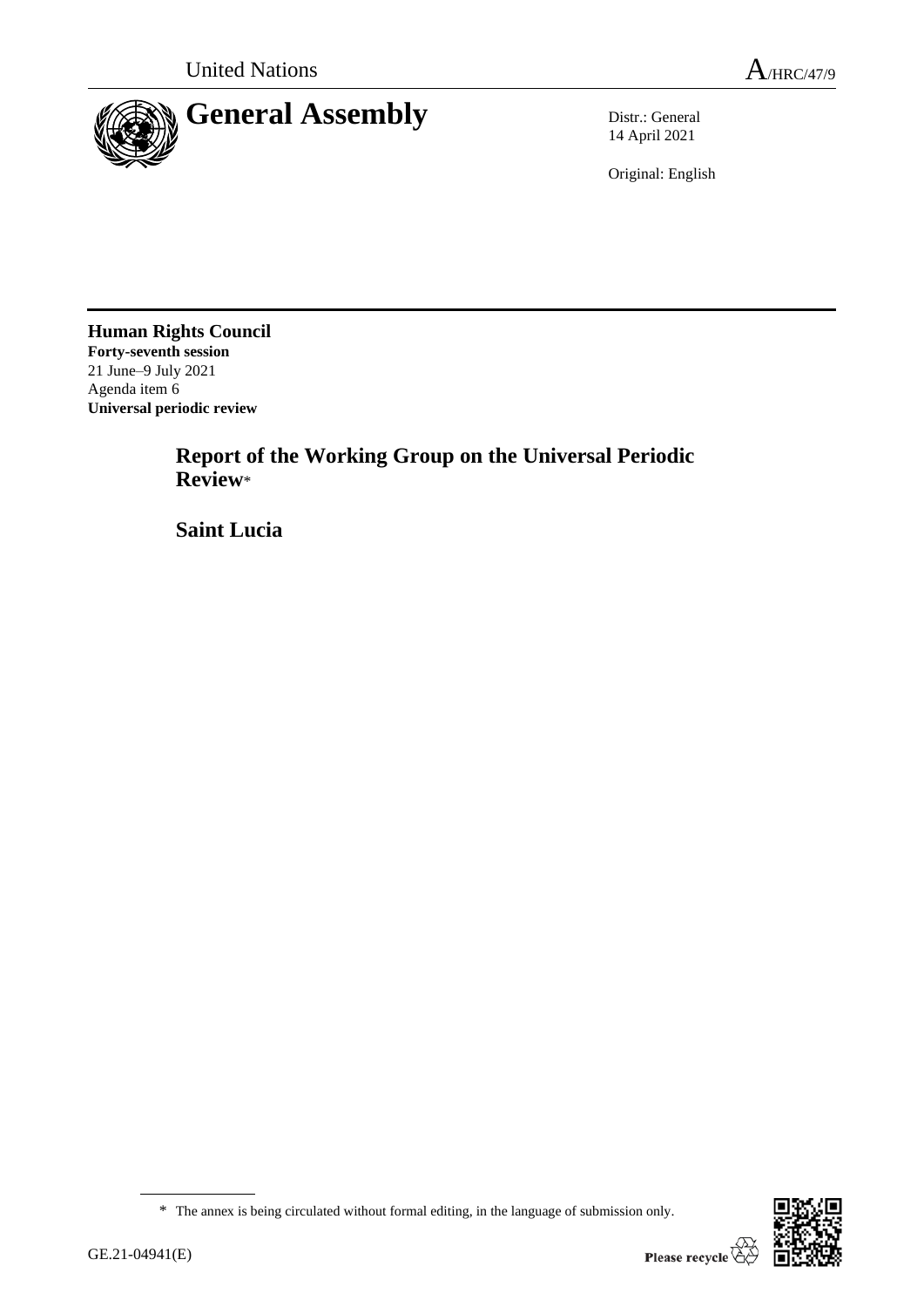## **Introduction**

1. The Working Group on the Universal Periodic Review, established in accordance with Human Rights Council resolution 5/1, held its thirty-seventh session from 18 January to 8 February 2021. The review of Saint Lucia was held at the 6th meeting, on 20 January 2021. The delegation of Saint Lucia was headed by the Ambassador and Permanent Representative of Saint Lucia to the United Nations in New York, Cosmos Richardson. At its 10th meeting, held on 22 January 2021, the Working Group adopted the report on Saint Lucia.

2. On 12 January 2021, the Human Rights Council selected the following group of rapporteurs (troika) to facilitate the review of Saint Lucia: Bahrain, Brazil and Gabon.

3. In accordance with paragraph 15 of the annex to Human Rights Council resolution 5/1 and paragraph 5 of the annex to Council resolution 16/21, the following documents were issued for the review of Saint Lucia:

(a) A national report<sup>1</sup> submitted/written presentation made in accordance with paragraph 15 (a);

(b) A compilation prepared by the Office of the United Nations High Commissioner for Human Rights (OHCHR) in accordance with paragraph 15 (b);<sup>2</sup>

(c) A summary prepared by OHCHR in accordance with paragraph 15 (c).<sup>3</sup>

4. A list of questions prepared in advance by Canada, Fiji, Germany, Liechtenstein, Panama, Slovenia, the United Kingdom of Great Britain and Northern Ireland and the United States of America was transmitted to Saint Lucia through the troika. Those questions are available on the website of the universal periodic review.

## **I. Summary of the proceedings of the review process**

#### **A. Presentation by the State under review**

5. The Ambassador and Permanent Representative of Saint Lucia to the United Nations in New York introduced the national report of Saint Lucia to the Working Group.

6. The delegation noted that Saint Lucia was a small island developing State, which, since its independence in 1979, had demonstrated an unwavering commitment to multilateralism and to fulfilling its international commitments and obligations, including honouring its responsibility to advance and preserve the human rights of its citizens.

7. The onset of the coronavirus disease (COVID-19) pandemic had led to massive disruptions in the economies of small island developing States and resulted in severe setbacks, which threatened to reverse hard-won development gains. Countries like Saint Lucia that depended on a narrow range of economic activities had had to make choices between saving lives and livelihoods and other developmental initiatives.

8. The delegation reported on progress achieved since the previous universal periodic review cycle, in 2015.

9. Although Saint Lucia had not yet established a fully functional national human rights institution, in February 2019, the Government had inaugurated the National Coordinating Committee for Human Rights as a precursor to establishing the national human rights institution. The Committee also served as the national mechanism for reporting and followup with a mandate to monitor and report on the national human rights situation. Spearheaded by the Department of External Affairs, the Committee included representatives of several government ministries, in addition to representatives of civil society organizations.

<sup>1</sup> A/HRC/WG.6/37/LCA/1.

<sup>2</sup> A/HRC/WG.6/37/LCA/2.

<sup>3</sup> A/HRC/WG.6/37/LCA/3.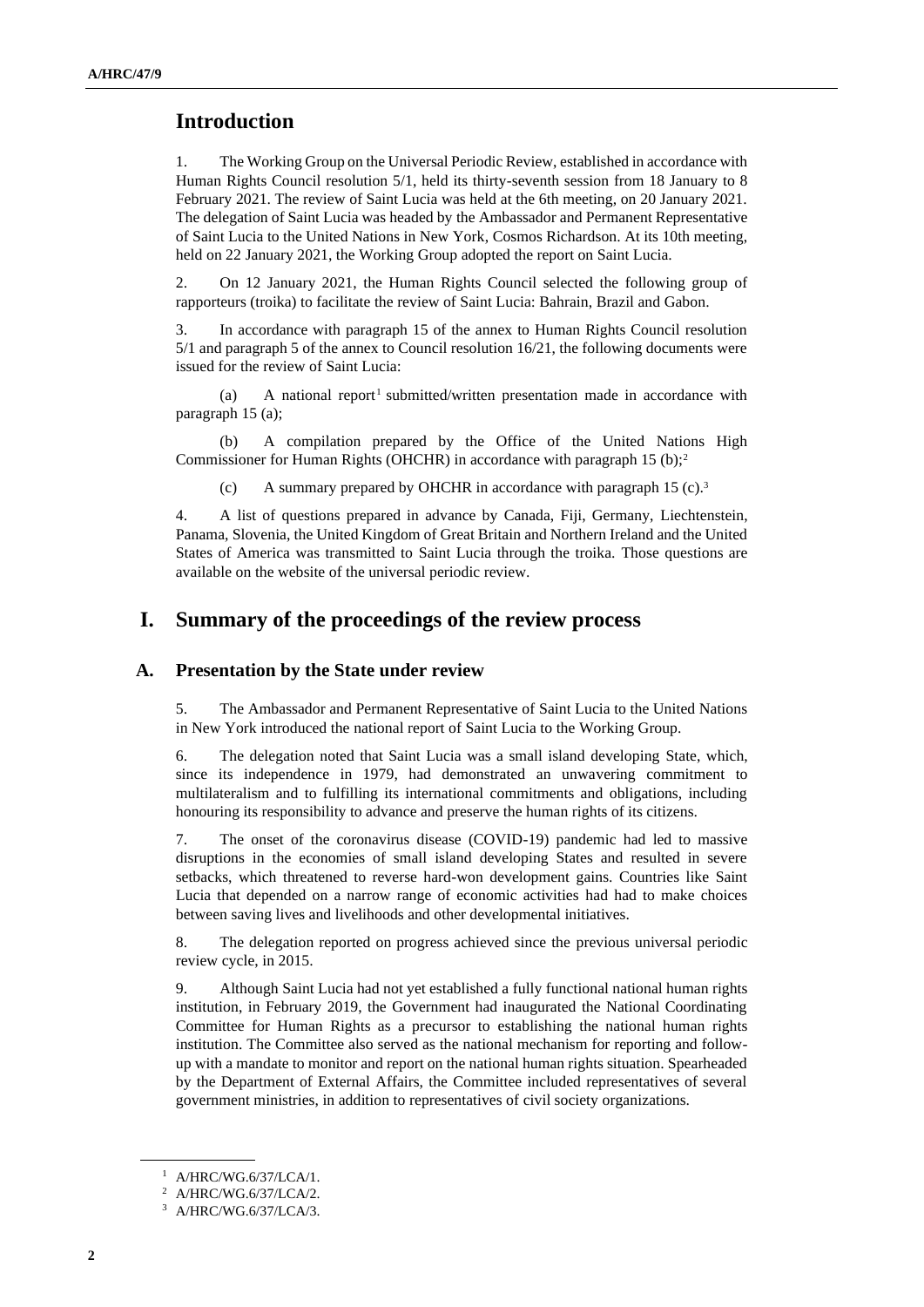10. The delegation noted that, during the period under review, Saint Lucia had taken tangible steps towards the ratification of international human rights treaties. In June 2020, Saint Lucia had ratified the Convention on the Rights of Persons with Disabilities and acceded to the Optional Protocol thereto. In addition, in the same period, Saint Lucia had acceded to the Marrakesh Treaty to Facilitate Access to Published Works for Persons Who Are Blind, Visually Impaired or Otherwise Print Disabled of the World Intellectual Property Organization (WIPO). The ratification of and accession to those instruments were part of a gradual process for the protection of the rights of persons with disabilities, in keeping with target 10.2 of the Sustainable Development Goals.

11. Furthermore, the Government had initiated discussions with OHCHR for the provision of technical assistance in the development of plans to ensure that the rights accorded in those instruments had the full force of domestic law.

12. Continuing efforts to fulfil the country's international commitments in respect of the ratification of other human rights treaties included the participation by government officials in seminars hosted by the Convention against Torture Initiative Group of Friends in 2016, 2018 and 2020, with a view to the eventual signing and ratification of the Convention against Torture and Other Cruel, Inhuman or Degrading Treatment or Punishment. In addition, discussions with respect to the ratification of the International Covenant on Civil and Political Rights were ongoing.

13. The delegation noted that, during the review conducted in 2015, the supply of potable, clean water to some communities had been highlighted and reference had been made to the commencement of a water supply redevelopment project; it reported that that project had been concluded in February 2020. It indicated that access to clean water was a critical component of sustainable development, as underlined in Sustainable Development Goal 6, and that its importance had been amplified during the COVID-19 pandemic.

14. Food and nutrition security was a critical element of government policy, in particular in the context of the challenges posed by the pandemic. Cognizant of the economic and social disparities that existed between children within the education system, and the impact that that could have on their educational advancement, the Government had developed a draft school feeding policy for the decade 2020–2030, with the support of the World Food Programme and the Food and Agriculture Organization of the United Nations. That policy ensured that every pupil at the primary and secondary school levels would be provided with nutritionally balanced meals during the school day. The delegation noted that Sustainable Development Goal 2 required that States endeavour to reach zero hunger by 2030, and it indicated that the draft school feeding policy had been a step taken at the national level to reduce and eventually eliminate hunger.

15. One of the steps taken since the previous review regarding the achievement of gender equality had been the conduct of a review of the national mechanism for the advancement of women. The national gender equality policy and strategic plan had facilitated that exercise, which was targeted at, among other things, the mainstreaming of gender equality into the national development endeavours of Saint Lucia.

16. The education sector development plan, 2015–2020, was aimed at increasing the accessibility and affordability of education for all citizens, including the promotion of gender equality. In recent years, there had been a growing trend of greater enrolment among women and girls compared with among men and boys, predominantly at the secondary and tertiary levels. While welcoming those trends, Saint Lucia was also mindful of the necessity of putting measures into place to ensure that young men and boys were not left behind and that all young people had equal access to quality education.

17. In addition, as a result of the COVID-19 pandemic, the country has been confronted with the major challenge of ensuring that students, in particular those in vulnerable situations, had access to the tools needed to continue their education through distance learning.

18. The delegation noted that one of the growing global concerns was the increased risk of gender-based violence, in particular during the pandemic. It also noted that gender-based violence was one of the most persistent and underreported crimes in Saint Lucia. Mindful of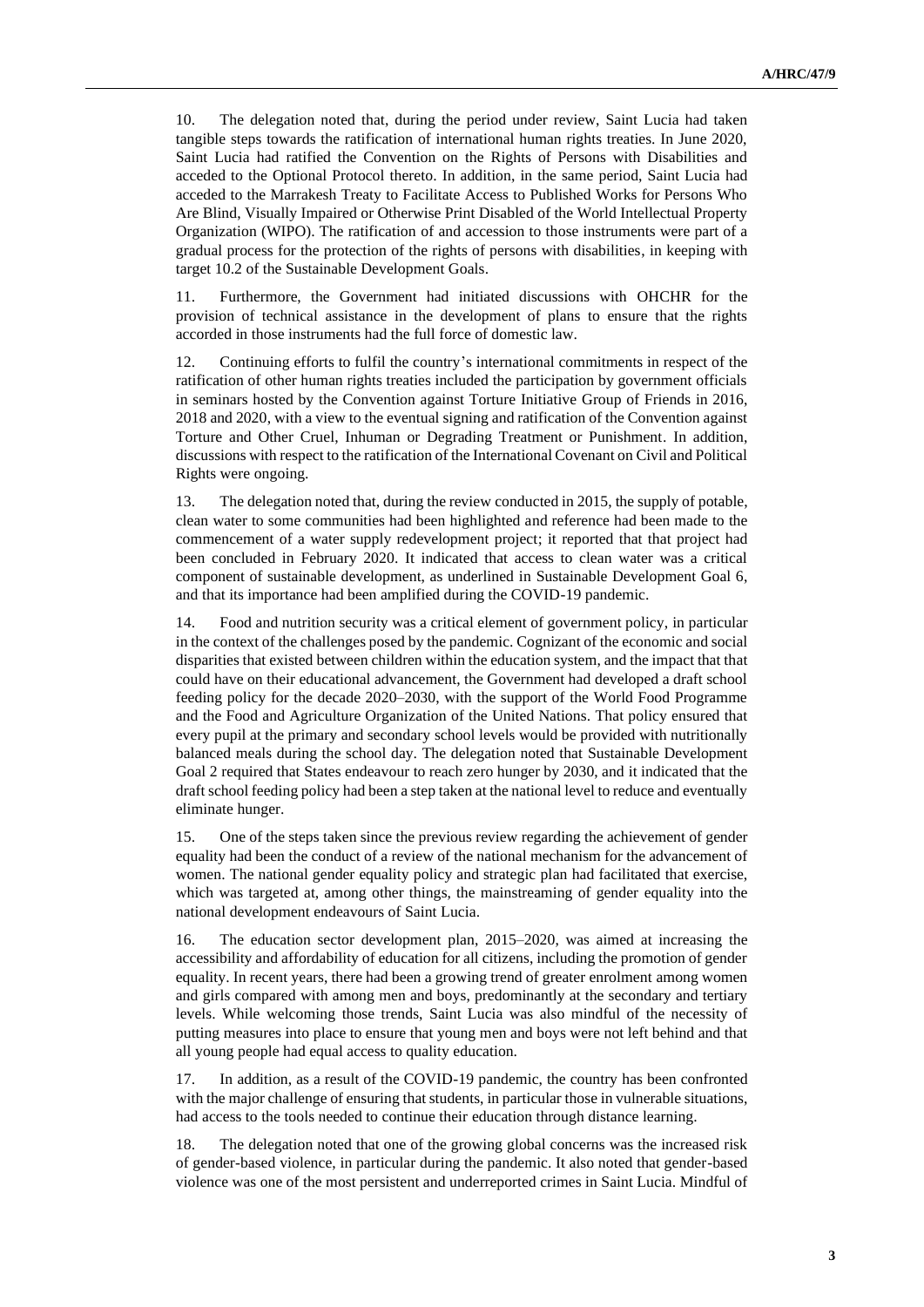that reality, the Government of Saint Lucia had adopted a multisectoral approach in combating that scourge.

19. The delegation provided information regarding initiatives that had been adopted to combat gender-based violence, including the implementation in 2019 of the essential services programme by the Division of Gender Relations, in collaboration with the Women's Support Centre, and the country's participation in the strengthening State accountability project for ending gender-based violence in the Caribbean region. That project had entailed the creation of a data-collection system, through which information was collected from the Royal Saint Lucia Police Force, the Women's Support Centre, the Saint Lucia Crisis Centre and the Family Court.

20. In addition, a comparative review of existing legislation was completed in September 2019, as a first step towards strengthening the national legislative framework. The proposed legislation would clarify the definition of domestic violence and provide recourse for all victims regardless of marital status, living arrangements or sex and address other factors impeding access to justice within the existing legislation.

21. The Government of Saint Lucia continued to prioritize the protection of children and young people. During the period under review, two critical pieces of legislation had been adopted, namely, the Child Justice Act and the Child (Care, Protection and Adoption) Act. A third bill, the status of children bill, was being drafted, and preliminary consultations were set to take place within the first quarter of 2021.

22. The delegation underscored that, in line with the country's continued efforts to protect the rights of children, corporal punishment had been abolished on 1 May 2020. It noted, however, that article 50 of the Education Act of 1999 had not yet been aligned with that executive order, given that the article still outlined conditions for administering corporal punishment in schools; the Government was working towards making the necessary changes to eliminate that discrepancy.

23. The delegation recalled that, in the national report, it had highlighted the advances made in facilitating access to justice, while noting existing challenges. Those challenges included the shortage of facilities and high court judges and the lengthy period of remand, due to the shortage of magistrates. The Government was in the process of implementing various strategies to rectify those deficiencies. One important step forward in facilitating access to justice during the period under review had been the reopening of the national forensic laboratory in 2017, after a two-year closure.

24. The delegation noted that, during the review conducted in 2015, reference had been made to allegations of "unlawful killings" by officers of the Royal Saint Lucia Police Force in 2010 and 2011, in the context of a programme to address a rise in criminal activity. Those allegations arose from a report prepared by the Caribbean Community (CARICOM) Implementation Agency for Crime and Security. Investigations into the matter had been delayed because of a vacancy in the Office of the Director of Public Prosecution beginning in December 2015. Following the appointment of a Director of Public Prosecution in October 2016, the matter was fully investigated, including the arrest and interrogation of the accused. All files on the issue were now with the Director of Public Prosecution who would determine the next steps to be taken.

25. The delegation indicated that the Government had placed greater emphasis on addressing poverty in Saint Lucia, since the previous review cycle. Consequently, the country had facilitated a number of initiatives to reduce the poverty level through the reform of the country's social protection systems. They included, but were not limited to, increased government support provided through the public assistance programme, which was the largest national cash transfer programme.

26. In addition, as part of the COVID-19 response strategy, the Government of Saint Lucia had devised an economic recovery plan to stimulate the economy and protect lives and livelihoods. The plan comprised measures to preserve the social well-being of the population, including a 40 per cent increase in the number of households benefiting under the public assistance programme.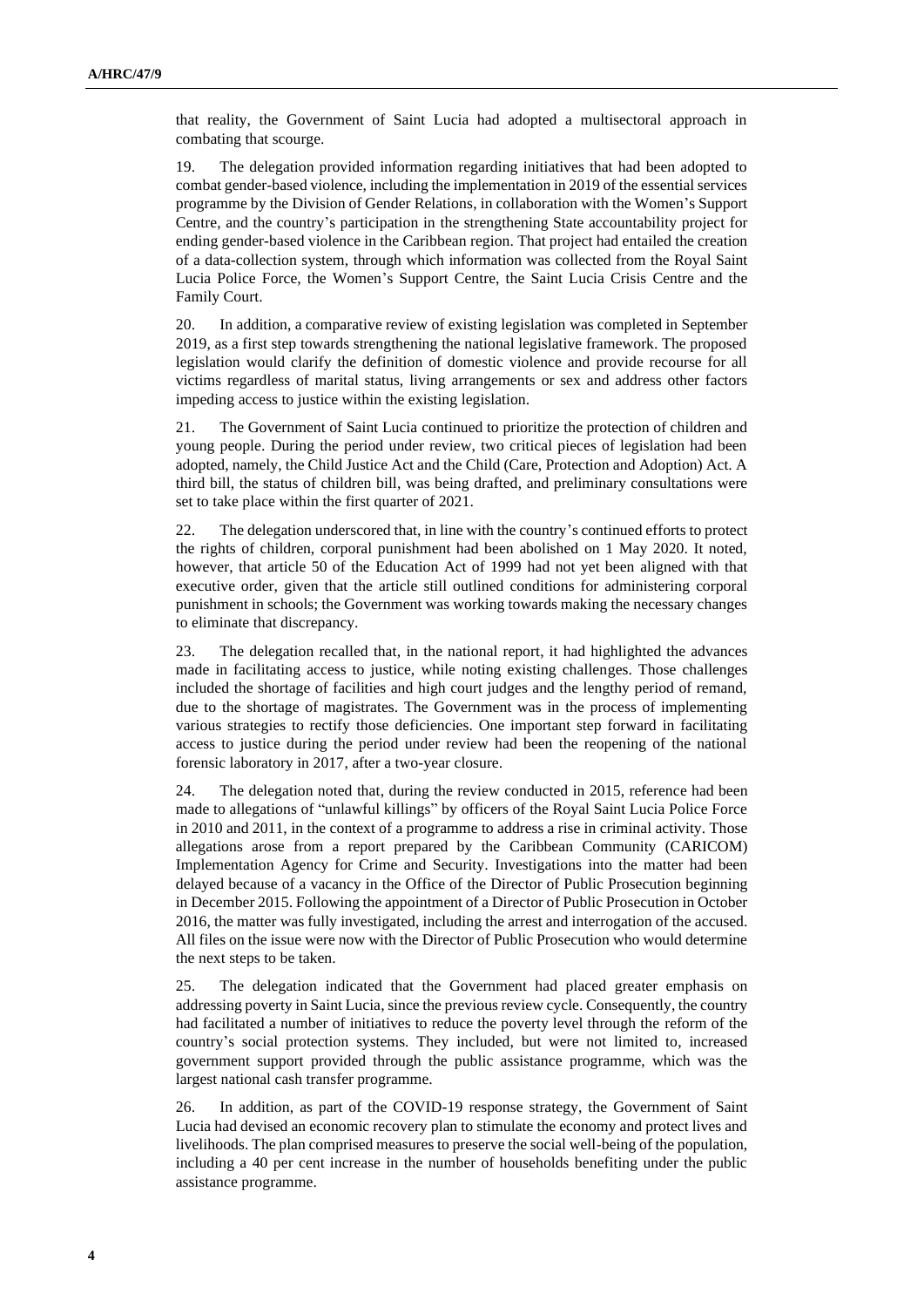27. The delegation recalled the existential threat posed by the phenomenon of climate change and noted the challenges that arose from the inequities in the international finance and development architecture. It observed that small island States like Saint Lucia contributed the least to the causes of climate change yet were the most vulnerable to its effects, being at the front line thereof. Therefore, as outlined in the national report, Saint Lucia was taking steps at the national level and within a regional context to reduce the impacts of climate change. Moreover, Saint Lucia continued to call upon the major emitters to raise their levels of ambition and to further reduce and contain climate impacts, in keeping with the Paris Agreement.

28. The delegation noted that the onset of the COVID-19 pandemic had magnified the arguments, which had been consistently made by small island States over the years, that the methodologies which had been used by international financial institutions to determine the accessibility of those States to concessional financing for their development was flawed. The metric of gross domestic product per capita ignored the vulnerabilities of such countries and constrained their ability to gain access to financing for development on relatively favourable terms.

29. The COVID-19 pandemic had resulted in a contraction in the economy of Saint Lucia by at least 20 per cent in 2020 and had further highlighted the inequalities that existed both within and among countries. Saint Lucia had argued strongly that the COVID-19 vaccines should be "a global public good affordable and accessible to all, including the most vulnerable". However, in reality, those who were endowed with resources were the first to benefit, while countries like Saint Lucia were relegated to the rear of the queue.

30. The delegation concluded by reiterating the commitment of Saint Lucia to upholding the human rights of its citizens and of all those within its borders. It noted that the country had taken stock of the recommendations received in the context of the previous review cycle and made conscious efforts to address many of them. However, the country still faced a myriad of challenges stemming from human resources and capacity constraints and financial limitations. Nonetheless, the Government of Saint Lucia would continue to work to ensure that the rights of all its people were protected.

#### **B. Interactive dialogue and responses by the State under review**

31. During the interactive dialogue, 58 delegations made statements. Recommendations made during the dialogue are to be found in section II of the present report.

32. Brazil commended Saint Lucia for the establishment of the National Coordinating Committee for Human Rights. Brazil also welcomed the efforts to ensure access to water, food and health care, as well as to combat child labour and poverty, and praised in particular the water supply projects and the assistance provided to impoverished households. Brazil took note of the efforts to address violence and discrimination against women and girls.

33. Canada commended Saint Lucia for the efforts undertaken to enhance the structures and resources in place to support survivors of gender-based violence. Canada noted that currently in Saint Lucia 2 of the 18 seats in its House of Assembly were held by women and encouraged the Government to take additional steps to foster greater representation of women in politics.

34. Chile commended the recent participation by Saint Lucia in the regional seminar of the Convention against Torture Initiative Group of Friends in December 2020 with the goal of making progress on the future adoption and implementation of the Convention against Torture and Other Cruel, Inhuman or Degrading Treatment or Punishment and the Optional Protocol thereto.

35. Costa Rica recognized the efforts made by Saint Lucia to mitigate the effects of climate change, in particular among the most vulnerable, and the recent ratification of the Convention on the Rights of Persons with Disabilities.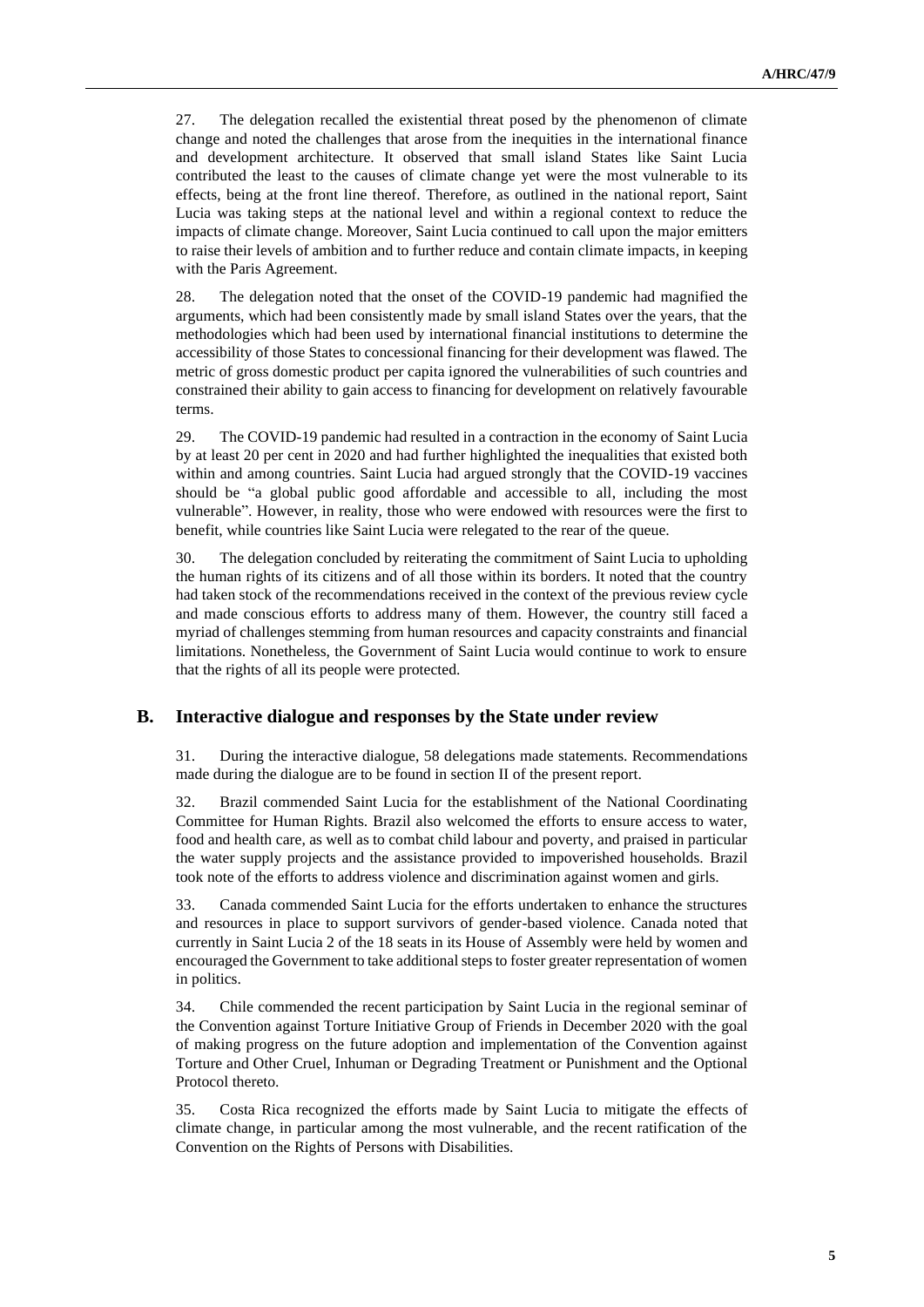36. Cuba recognized the efforts in promotion of the advancement and empowerment of women, in particular through a revision of the national structures and the introduction of a gender perspective into development plans.

37. Denmark expressed concern that lesbian, gay, bisexual, transgender and intersex persons were subjected to discrimination and stigmatization. Denmark commended efforts to protect sexual and reproductive health and rights, while noting with concern the high rate of adolescent pregnancy. Denmark highlighted the Convention against Torture Initiative and expressed its readiness to assist Saint Lucia in advancing towards ratification.

38. Fiji recognized the importance of ensuring that climate change and disaster mitigation policies and strategies were anchored in the national development framework and commended Saint Lucia for its national development plan and climate change adaptation policy. Fiji also commended Saint Lucia for the establishment of a national mechanism for reporting and follow-up.

39. Finland recognized the engagement of Saint Lucia in the universal periodic review process and made recommendations.

40. France welcomed the positive developments on ensuring human rights and fundamental freedoms in Saint Lucia since 2017, but it expressed concern about the national context.

41. Georgia commended Saint Lucia for the ratification of various human rights instruments and noted the steps taken to attend to the needs of the most vulnerable segment of its population in the context of the COVID-19 pandemic. Georgia congratulated Saint Lucia for its efforts to eliminate gender-based discrimination and for the adoption of a multisectoral approach in combating gender-based violence.

42. Germany commended Saint Lucia for its effective efforts in protecting the health and lives of its citizens during the COVID-19 pandemic. Germany remained concerned about the continued existence of the death penalty and about the continued criminalization of consensual sexual activity between persons of the same sex.

43. Ghana welcomed the recent adoption of domestic legislation, including the education sector development plan, 2015–2020, the Child Justice Act and the Child (Care, Protection and Adoption) Act. Ghana commended Saint Lucia for the establishment of the National Coordinating Committee for Human Rights, mandated to monitor and report on the national human rights situation.

44. Guyana welcomed the actions by Saint Lucia to implement recommendations received in the context of the second universal periodic review cycle and welcomed its following through on its commitment to addressing human rights reporting and coordination. Guyana recognized the achievements made while the country was facing resource constraints, the COVID-19 crisis, natural disasters and the threats posed by climate change.

45. Haiti welcomed the ratification of the Convention on the Rights of Persons with Disabilities, the establishment of the national adaptation plan to combat climate change, 2018–2028, and the measures adopted to mitigate the economic impact of the COVID-19 pandemic on the local population.

46. Honduras welcomed the progress made and the results obtained in the implementation of the recommendations received in the context of the previous universal periodic review cycle, in particular the ratification of the Convention on the Rights of Persons with Disabilities and the Optional Protocol thereto.

47. Iceland welcomed the national report and the steps outlined therein and expressed its hope for their continued implementation.

48. India noted with appreciation that Saint Lucia was taking the measures necessary to address the impacts of climate change, including the revised climate change adaptation policy and the 10-year national adaptation plan process to mitigate the challenges.

49. Indonesia commended Saint Lucia for the efforts to combat gender-based discrimination, alleviate poverty and improve access to safe and clean water.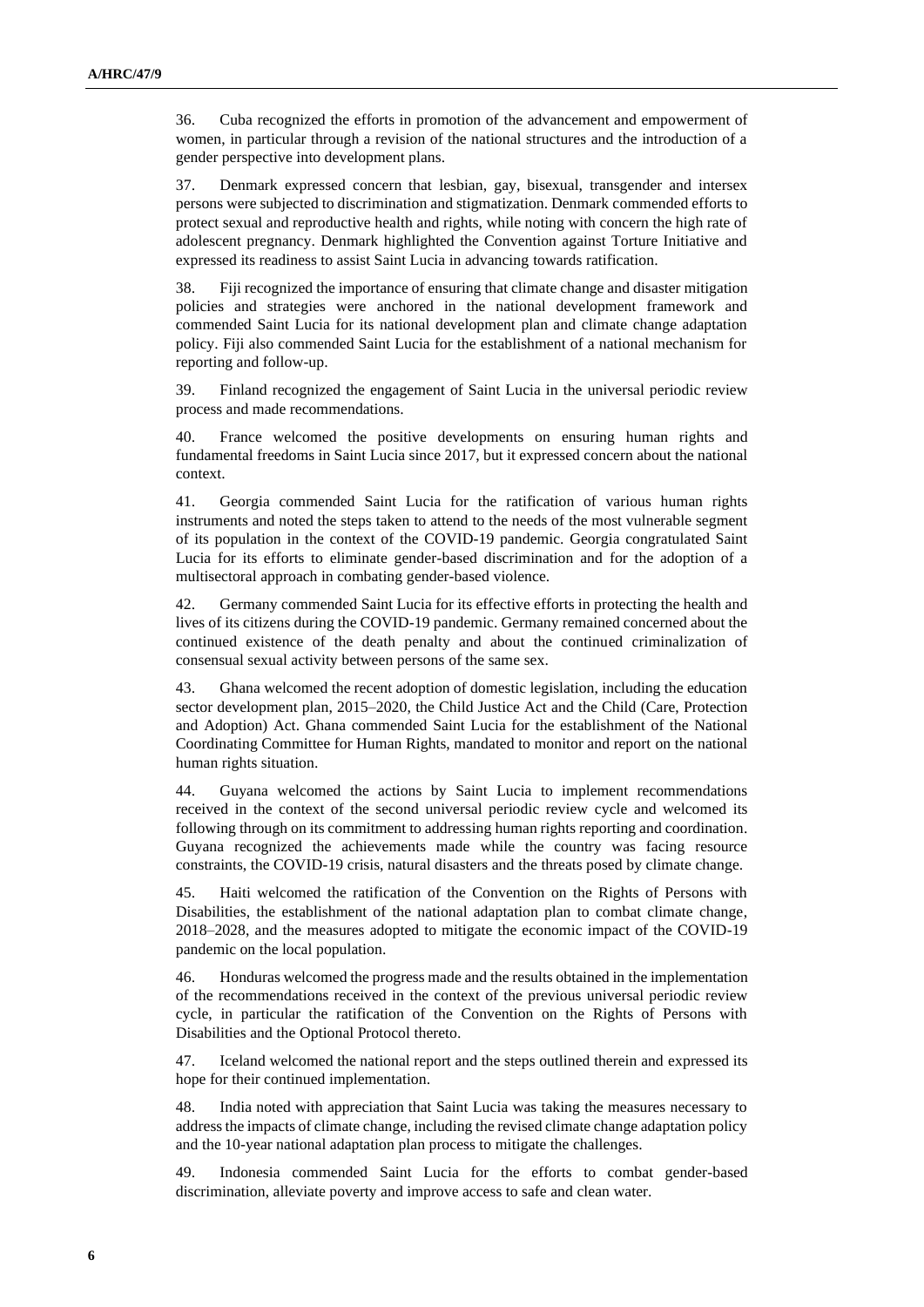50. The Islamic Republic of Iran recognized that Saint Lucia was vulnerable to the consequences of climate change and indicated that it had yet to take effective measures and policies to mitigate those consequences.

51. Ireland welcomed the recent engagement of Saint Lucia with civil society organizations on lesbian, gay, bisexual, transgender and intersex issues. It encouraged Saint Lucia to continue that engagement and outreach to assist in implementing the recommendations on those issues received in the context of the current review cycle. Ireland also encouraged Saint Lucia to abolish the death penalty, including by implementing a formal moratorium on its use as a first step.

52. The delegation indicated that Saint Lucia was currently focusing on implementing the instruments it had already ratified before signing additional instruments. Although Saint Lucia had not ratified the Convention against Torture and Other Cruel, Inhuman or Degrading Treatment or Punishment, preparatory steps had been taken, and it was in the process of strengthening the capacity of relevant government officials through training courses and seminars. The Government intended to build on the knowledge gained to facilitate a national consultation prior to the eventual ratification of that treaty.

53. Concerning questions on the abolition of the death penalty, the delegation recalled that Saint Lucia had maintained a de facto moratorium on the death penalty since 1995. It noted that Saint Lucia had introduced new rehabilitative and restorative practices in its criminal justice system, which had recently led to the parole of two persons who had served more than 20 years in prison for murder.

54. On gender-based violence, the delegation noted that the Government had adopted a multisectoral approach in carrying out community training courses. In 2019, through the essential services programme, training courses for various community leaders, such as firefighters, teachers, nurses and other leaders, had been carried out to provide support through information and other resources to victims and persons at risk of domestic violence. The delegation observed that the COVID-19 pandemic had increased the risk of gender-based violence and that the Government had invested in providing psychosocial support to those affected, and it noted the implementation of the project for enabling gender-responsive disaster recovery and climate and environmental resilience in the Caribbean. The delegation recalled the information provided in its national report regarding various initiatives adopted to combat domestic violence.

55. Concerning persons with disabilities, the Government was focusing on the implementation of the Convention on the Rights of Persons with Disabilities. Discussions had begun with the National Coordinating Committee for Human Rights to develop a national implementation plan for the Convention and the WIPO Marrakesh Treaty to Facilitate Access to Published Works for Persons Who Are Blind, Visually Impaired or Otherwise Print Disabled. The Government was aware that a lack of reliable data remained one of the major hurdles for policymakers, legislators and other stakeholders and therefore had initiated a national disability assessment in 2019. In addition, the Ministry of Education had embarked on a pilot project for providing reading support for students with print disabilities, to support the implementation of the Marrakesh Treaty.

56. With regard to the alleged extrajudicial killings, as it had noted, investigations had initially been delayed because of vacancies in certain positions, including that of the Director of Public Prosecution. Subsequently, a director had been appointed and full investigations had been carried out. The delegation recalled that, because of the separation of powers, the Government could not interfere with the judicial process. It had provided the judiciary with the necessary support, including resources, and was hoping for a conclusion of the matter as soon as possible.

57. Regarding questions on discrimination against lesbian, gay, bisexual, transgender, intersex and queer people, the delegation noted that the Government had demonstrated a willingness to engage openly with civil society organizations representing lesbian, gay, bisexual, transgender and queer persons. In addition, the Government had reaffirmed its commitment to continuing to engage with such organizations and further committed to addressing unfair discrimination regarding those communities.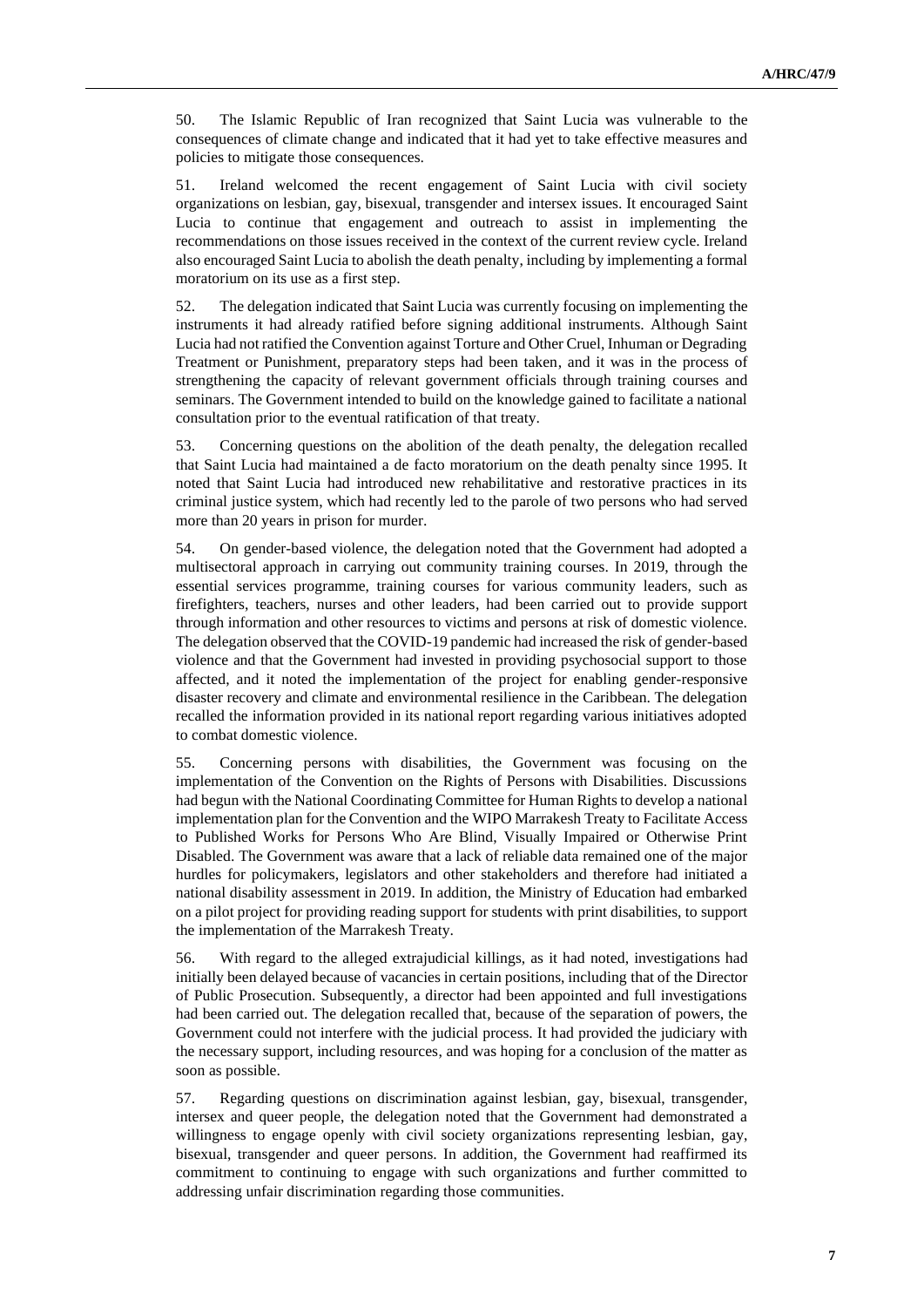58. Saint Lucia had continued to strengthen its social protection system for all its citizens. As a part of the COVID-19 response, an income support programme had been rolled out to assist those who had become unemployed. That initiative was a part of the country's wider social stabilization and inclusion programmes.

59. The delegation thanked the States that had made recommendations on the need to address the impact of climate change. Saint Lucia believed that a joint collaborative effort was the best approach to assisting countries facing that challenge. The delegation provided information regarding various initiatives adopted by Saint Lucia to address the issue of climate change.

60. Italy welcomed the development of new legislation on domestic violence that was meant to provide recourse and access to justice for victims, as well as the adoption of the Child Justice Act and the Child (Care, Protection and Adoption) Act to address neglect, abuse, exploitation and violence affecting children.

61. Jamaica congratulated Saint Lucia for the ratification of the Convention on the Rights of Persons with Disabilities and accession to the Optional Protocol thereto, as well as for having passed the Child Justice and Child (Care, Protection and Adoption) Acts in 2018. Jamaica noted that such action was particularly commendable in the face of the capacity constraints faced by Saint Lucia as a small island developing State.

62. Japan greatly appreciated that Saint Lucia had adopted a multisectoral approach to combating gender-based violence, recognizing that it was one of the most underreported crimes in the country.

63. Kenya commended Saint Lucia for the ratification of the Convention on the Rights of Persons with Disabilities.

64. Luxembourg congratulated Saint Lucia for the various steps taken to put into place a policy aimed at protecting and supporting the sexual and reproductive health and rights of children. It also commended Saint Lucia for the passage of the Child Justice Act and the Child (Care, Protection and Adoption) Act.

65. Malaysia was pleased to note that the Government had taken immediate action to protect the needs of the most vulnerable during the COVID-19 pandemic, including by tackling unemployment relief and placing moratoriums on bank loan repayments. Malaysia welcomed efforts to eliminate gender-based discrimination, including in the education sector, and commended Saint Lucia for the efforts to improve maternal and child health.

66. Maldives acknowledged the implementation of the climate change adaptation policy and the national adaptation plan to ensure that all citizens enjoyed basic human rights and freedoms in the face of climate change and natural disasters.

67. The Marshall Islands commended Saint Lucia for the initiatives to protect women and girls, most notably on the national plan of action to end gender-based violence. It welcomed efforts to mitigate the effects of climate change, in particular through the establishment of a national adaptation plan, and its sectoral adaptation plans.

68. Mauritius commended Saint Lucia for its national and regional responses with regard to the policies on adaptation to climate change, especially its plan of relocation, entitled "Human mobility in the context of climate change, 2020–2023".

69. Mexico noted the suspension of corporal punishment in schools and urged the Government to harmonize the regulatory framework for its complete elimination. It welcomed the ratification of the Convention on the Rights of Persons with Disabilities.

70. Montenegro commended Saint Lucia for its commitment to advancing the rights of vulnerable groups, acknowledged the ratification of the Convention on the Rights of Persons with Disabilities and accession to the Optional Protocol thereto and encouraged the country to invest additional efforts in curbing violence against children.

71. Morocco welcomed the introduction of the income support programme for noncontributors to the National Insurance Corporation who became unemployed due to the impact of the COVID-19 pandemic, as well as the accession by Saint Lucia to the WIPO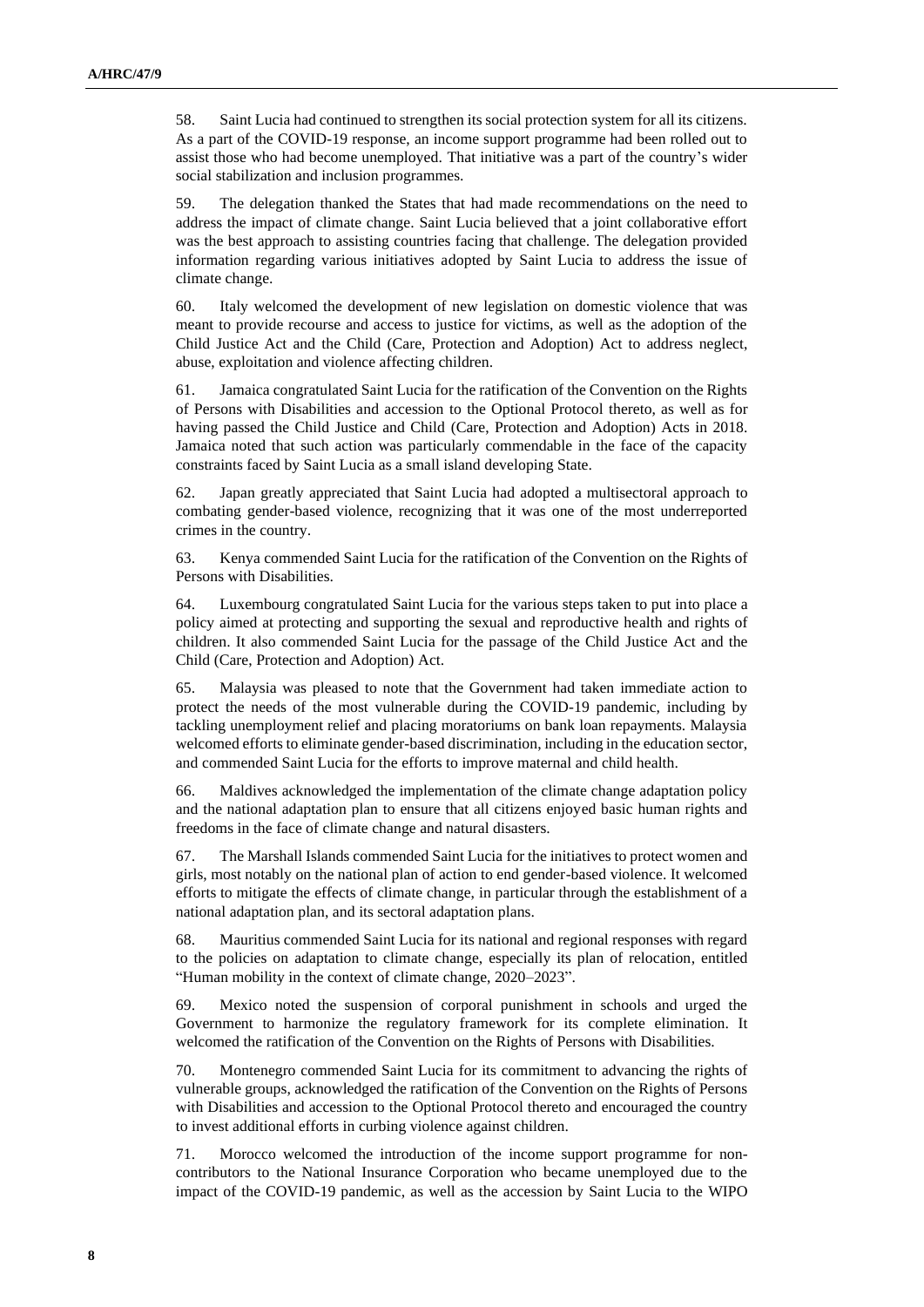Marrakesh Treaty to Facilitate Access to Published Works for Persons Who Are Blind, Visually Impaired or Otherwise Print Disabled.

72. Namibia noted the ratification by Saint Lucia of the Convention on the Rights of Persons with Disabilities, as well as the measures taken to address violence against women and girls, and urged OHCHR to provide the necessary technical assistance, as requested by the country.

73. Nepal commended Saint Lucia for its essential services programme and noted with appreciation the country's national plan and partnership of action to end gender-based violence, as well as its strategies aimed at preventing violence against women and girls in primary and secondary schools. Nepal expressed concern that climate change exacerbated the vulnerability of vulnerable and marginalized groups in Saint Lucia.

74. The Netherlands encouraged Saint Lucia to continue working towards the abolition of the death penalty. The Netherlands welcomed the national plan and partnership of action to end gender-based violence and the domestic violence bill and noted the remaining challenges concerning sexual and reproductive health and rights, especially regarding young people, as well as the rights of lesbian, gay, bisexual, transgender and intersex persons.

75. Panama highlighted the establishment of a national mechanism for reporting and follow-up, the ratification of the Convention on the Rights of Persons with Disabilities and the adoption of disaster risk reduction plans. Panama recognized the challenges faced by Saint Lucia, including climate change, food insecurity, child poverty and gender-based violence.

76. Paraguay encouraged Saint Lucia to continue its cooperation with other countries and international organizations in the implementation of recommendations made in the context of the universal periodic review process. Paraguay welcomed the ratification by Saint Lucia of the Convention on the Rights of Persons with Disabilities and its accession to the Optional Protocol thereto and expressed concern about the recruitment of children into gangs.

77. Peru recognized the progress made by Saint Lucia, including the approval of the Child (Care, Protection and Adoption) Act of 2018 and the Child Justice Act of 2018.

78. The Philippines lauded the efforts of Saint Lucia to strengthen its anti-trafficking in persons legislation and commended Saint Lucia for the ratification of the Convention on the Rights of Persons with Disabilities.

79. Portugal welcomed the ratification by Saint Lucia of the Convention on the Rights of Persons with Disabilities and its request for technical assistance from OHCHR to support the implementation of the Convention.

80. Concerning questions on the justice system, the delegation indicated that the Government had prioritized the reduction in the backlog of cases before the Criminal Court. One of the causes of the long periods of remand was the difficulty faced in filling the positions for magistrates with qualified candidates. The Government had recently taken measures to address that issue and had committed itself to filling the remaining vacancies for magistrates by no later than mid-2021.

81. The delegation recalled that the Government had prioritized the protection of children and young people. It noted that the country had recently adopted two important pieces of legislation and that a bill was currently being drafted to ensure the rights of the child. It recalled that corporal punishment had been abolished in 2020. Child abuse was investigated by the Division of Human Services, the designated national agency for matters relating to children, and was also reported to the police for investigation pursuant to an established protocol. Public responsibility in addressing child abuse was also central to helping to curbing the problem. In addition, a series of public awareness-raising campaigns had been carried out.

82. Noting remarks regarding the ratification of the Regional Agreement on Access to Information, Public Participation and Justice in Environmental Matters in Latin America and the Caribbean (Escazú Agreement), the delegation indicated that that instrument had recently been ratified, in 2020. That ratification would assist the country in attaining Sustainable Development Goal 16 and in its environment-related programmes.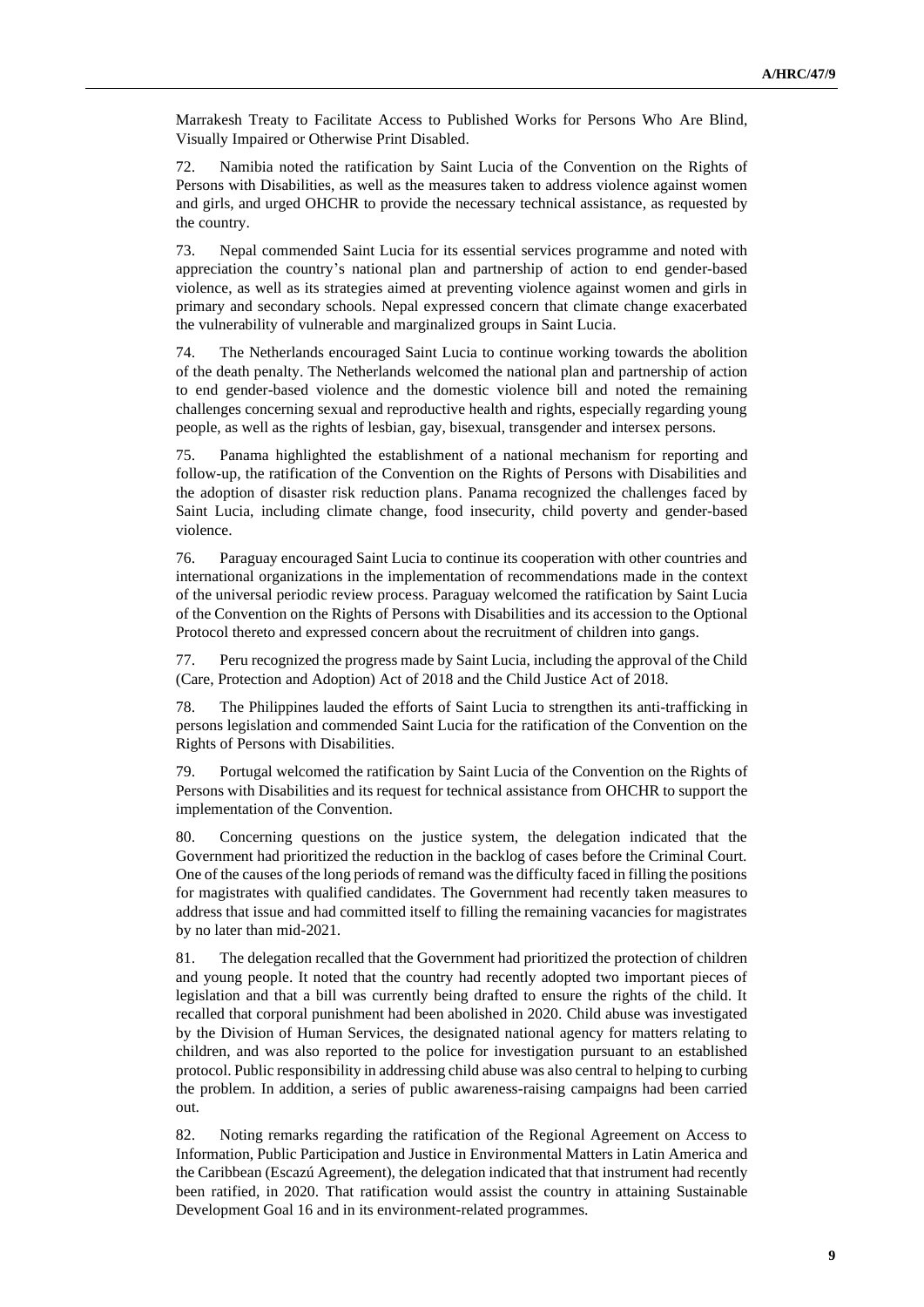83. Regarding the participation of women in public life, the Government remained committed to achieving Sustainable Development Goal 5 in terms of achieving gender equality, and there had been some progress in that regard. The delegation noted that the Cabinet had four female ministers and that the Government was actively engaged in attracting more women into the political process.

84. The Russian Federation commended Saint Lucia for its accession to the Convention on the Rights of Persons with Disabilities and noted steps taken by the Government to reduce poverty and promote socioeconomic development.

85. Senegal welcomed the ratification by Saint Lucia of the Convention on the Rights of Persons with Disabilities and invited the international community to provide technical and financial assistance to the country in the execution of the programmes provided for in its national adaptation plan.

86. Serbia commended the authorities for their efforts in implementing recommendations from the previous universal periodic review cycle, in particular measures aimed at improving the situation of children.

87. Slovenia commended Saint Lucia for its ratification of the Convention on the Rights of Persons with Disabilities and noted with satisfaction the suspension of corporal punishment in schools in 2020. Slovenia encouraged Saint Lucia to continue its efforts to combat domestic violence and violence against women.

88. Spain welcomed the establishment of a national mechanism for reporting and followup and the ratification of the Convention on the Rights of Persons with Disabilities, recalling that the national legal system of Saint Lucia should be harmonized with the Convention. Spain expressed concern about the high prevalence of violence against women, as well as about discrimination suffered by lesbian, gay, bisexual, transgender and intersex persons in the context of the country's legal system.

89. Timor-Leste noted the challenges of climate change and welcomed the measures taken by Saint Lucia to identify and address climate risks and those aimed at building resilience. In particular, Timor-Leste noted the approval of the revised climate change adaptation policy in 2015.

90. Togo noted the efforts made by Saint Lucia to give effect to the recommendations received during the previous review cycle, in particular by strengthening the economic and social rights of the population, including in the context of the COVID-19 pandemic crisis.

91. Trinidad and Tobago recognized that Saint Lucia faced a multiplicity of challenges in its efforts to ensure the full realization of human rights nationally, as well as the progress achieved in relation to its prioritization of the rights of persons with disabilities. Trinidad and Tobago encouraged Saint Lucia to intensify its dialogue with external partners aimed at achieving the technical assistance that it deemed necessary for it to further advance in the area of safeguarding human rights.

92. Ukraine noted the establishment of the National Coordinating Committee for Human Rights with a mandate to monitor and report on the national human rights situation. Ukraine encouraged Saint Lucia to continue its efforts to establish a national human rights institution in compliance with the principles relating to the status of national institutions for the promotion and protection of human rights (the Paris Principles).

93. The United Kingdom welcomed the progress achieved on human rights, notably the work towards a domestic violence bill, and encouraged Saint Lucia to pass the bill into legislation as quickly as possible and to take further practical steps to reduce domestic violence against women, men and children. It also urged the Government to ensure that its correctional system met international human rights standards.

94. The United States of America commended Saint Lucia for its continued commitment to the promotion of human rights and encouraged it to increase transparency in its investigation of the alleged extrajudicial killings perpetrated in 2010 and 2011 and to ultimately prosecute those suspected of being involved in the crimes.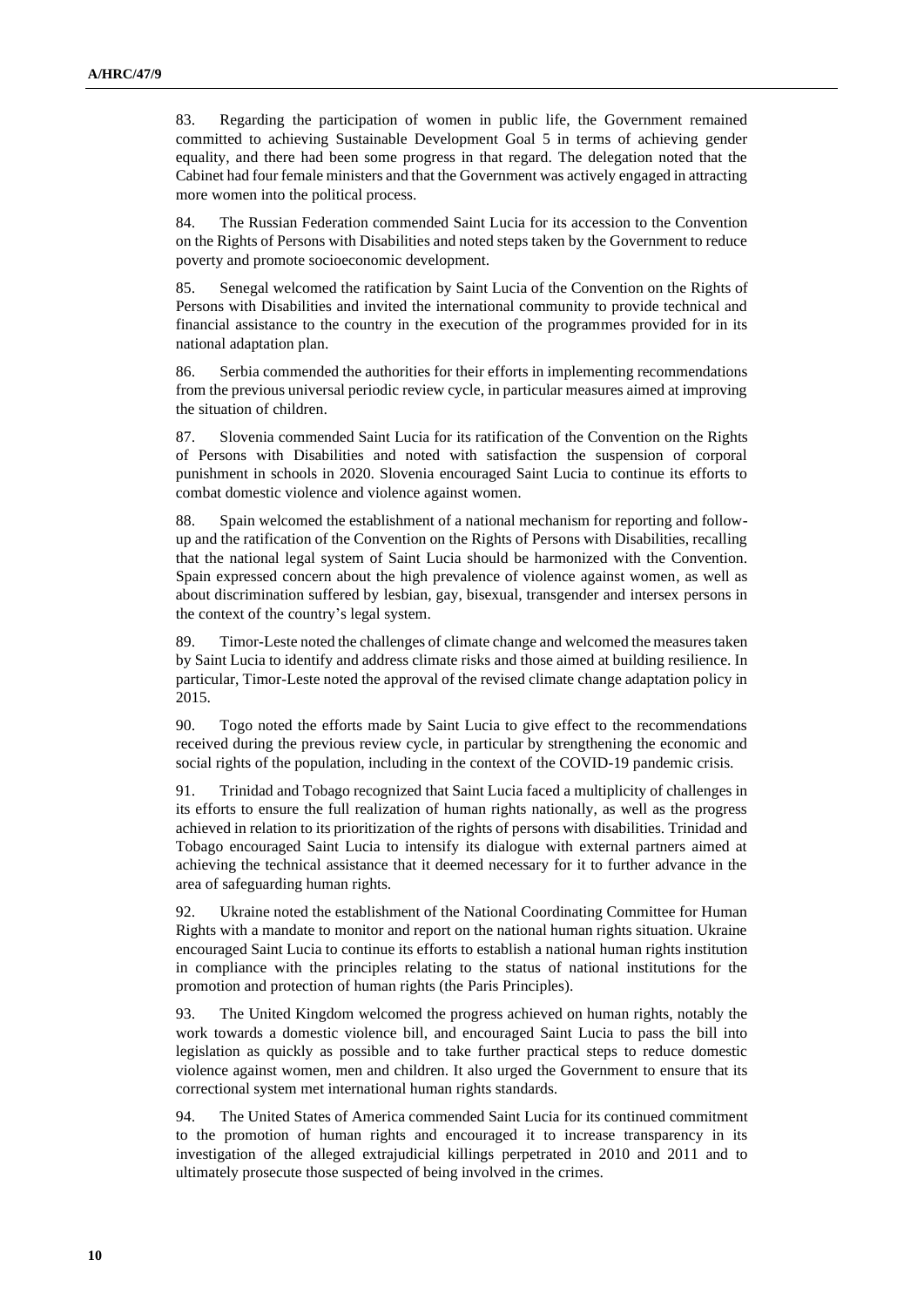95. Uruguay acknowledged efforts to improve the human rights situation in Saint Lucia, welcoming the recent ratification of the Convention on the Rights of Persons with Disabilities and the Optional Protocol thereto, and urged the international community to offer Saint Lucia cooperation and technical assistance in implementing the recommendations received.

96. The Bolivarian Republic of Venezuela appreciated the ratification of the Convention on the Rights of Persons with Disabilities, but noted the remaining challenges in that area, in particular due to discrimination in access to employment and education. It indicated that Saint Lucia should make additional efforts to address gender-based violence, domestic violence and child labour.

97. Argentina extended its congratulations to Saint Lucia on the ratification of the Convention on the Rights of Persons with Disabilities and with regard to the launch of the "Share the care" awareness-raising campaign, which had achieved high levels of empowerment.

98. Armenia welcomed the steps taken by Saint Lucia towards the implementation of the recommendations received in the context of the previous review cycle, notably the adoption of the legislation addressing the rights of children, in particular the Child (Care, Protection and Adoption) Act of 2018, and the Child Justice Act of 2018. Armenia noted with appreciation the suspension of corporal punishment in schools.

99. Australia acknowledged the progress made by Saint Lucia and expressed concern about the excessive use of force by the police. Australia urged Saint Lucia to introduce domestic violence legislation to protect women and girls. Australia also expressed concern that the death penalty remained part of the legal framework of Saint Lucia.

100. The Bahamas welcomed the ratification by Saint Lucia of the Convention on the Rights of Persons with Disabilities, the establishment of a national mechanism for reporting and follow-up, the mainstreaming of a gender perspective into the national development plan, the progress made towards passage of the status of children bill and the development of the economic recovery plan.

101. Barbados appreciated the updates provided by Saint Lucia and its commitment to strengthening human rights protection for its citizens and those within its borders. Barbados commended Saint Lucia for its efforts, which were reflected in the ratification and/or accession to various human rights instruments.

102. Saint Lucia thanked the delegations for their interventions and substantive comments and for the positive manner in which they had participated in the interactive dialogue.

103. Saint Lucia welcomed the recommendations made and received them in a constructive spirit. Saint Lucia pledged to work ardently to continue to uphold its international obligations and to ensure that the rights of its people were protected, despite the country's resource constraints. Saint Lucia looked forward to receiving the report on the review and the recommendations, notwithstanding the challenges that the country faced, including those relating to the COVID-19 pandemic and climate change.

### **II. Conclusions and/or recommendations**

104. **The following recommendations will be examined by Saint Lucia, which will provide responses in due time, but no later than the forty-seventh session of the Human Rights Council:**

104.1 **Continue its efforts in expanding the protection of the rights of persons through the ratification of additional treaties (Georgia);**

104.2 **Continue efforts to ratify the remaining core human rights treaties, namely, the International Covenant on Economic, Social and Cultural Rights, the Convention against Torture and Other Cruel, Inhuman or Degrading Treatment or Punishment, the International Covenant on Civil and Political Rights and the Second Optional Protocol to the International Covenant on Civil and Political Rights, aiming at the abolition of the death penalty (Slovenia);**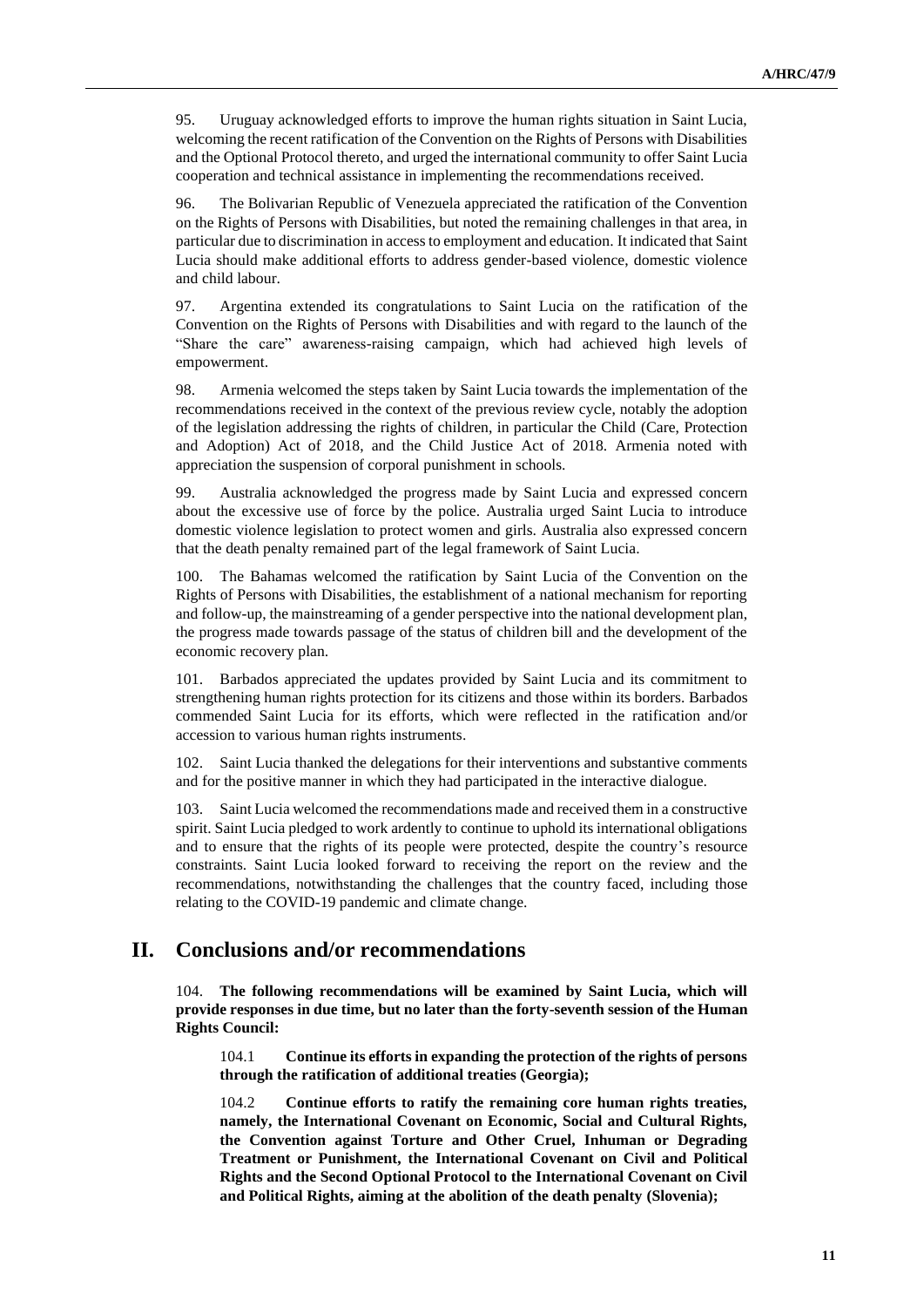104.3 **Consider the ratification of the International Covenant on Civil and Political Rights and the International Covenant on Economic, Social and Cultural Rights, as well as the Convention against Torture and Other Cruel, Inhuman or Degrading Treatment or Punishment (Morocco);**

104.4 **Make progress in the ratification of human rights instruments, including the International Covenant on Economic, Social and Cultural Rights, the Convention against Torture and Other Cruel, Inhuman or Degrading Treatment or Punishment and the International Convention for the Protection of All Persons from Enforced Disappearance (Chile);**

104.5 **Take concrete steps towards the ratification of core international human rights instruments, including the International Covenant on Civil and Political Rights and the International Covenant on Economic, Social and Cultural Rights (Philippines);**

104.6 **Conduct and complete legislative reviews and public awarenessraising efforts towards the ratification of the International Covenant on Civil and Political Rights, the International Covenant on Economic, Social and Cultural Rights and the Convention against Torture and Other Cruel, Inhuman or Degrading Treatment or Punishment and seek any technical assistance required to that end (Bahamas);**

104.7 **Ratify the remaining core human rights instruments as promptly as possible, including the Convention against Torture and Other Cruel, Inhuman or Degrading Treatment or Punishment, the International Covenant on Civil and Political Rights and the International Covenant on Economic, Social and Cultural Rights (Ireland);**

104.8 **Ratify the International Covenant on Civil and Political Rights, the International Covenant on Economic, Social and Cultural Rights and the Convention against Torture and Other Cruel, Inhuman or Degrading Treatment or Punishment and align domestic law to the treaties (Iceland);**

104.9 **Ratify the main international instruments on human rights, including the Convention against Torture and Other Cruel, Inhuman or Degrading Treatment or Punishment and the International Convention for the Protection of All Persons from Enforced Disappearance (Italy);**

104.10 **Ratify core international human rights instruments, in particular the International Covenant on Civil and Political Rights and the Optional Protocols thereto and the Convention on the Prevention and Punishment of the Crime of Genocide (Armenia);**

104.11 **Ratify the International Covenant on Civil and Political Rights, the International Covenant on Economic, Social and Cultural Rights, the International Convention on the Elimination of All Forms of Racial Discrimination and the Convention against Torture and Other Cruel, Inhuman or Degrading Treatment or Punishment, as well as other core international human rights treaties (Russian Federation);**

104.12 **Ratify the International Covenant on Civil and Political Rights, the International Covenant on Economic, Social and Cultural Rights and the Optional Protocol to the Convention on the Elimination of All Forms of Discrimination against Women and bring the domestic legal framework into line with its international obligations (Ukraine);**

104.13 **Ratify the International Covenant on Civil and Political Rights and the Optional Protocols thereto (Namibia);**

104.14 **Ratify the International Covenant on Civil and Political Rights (Senegal) (Mauritius) (Serbia) (Timor-Leste);**

104.15 **Ratify the International Covenant on Civil and Political Rights (Islamic Republic of Iran);**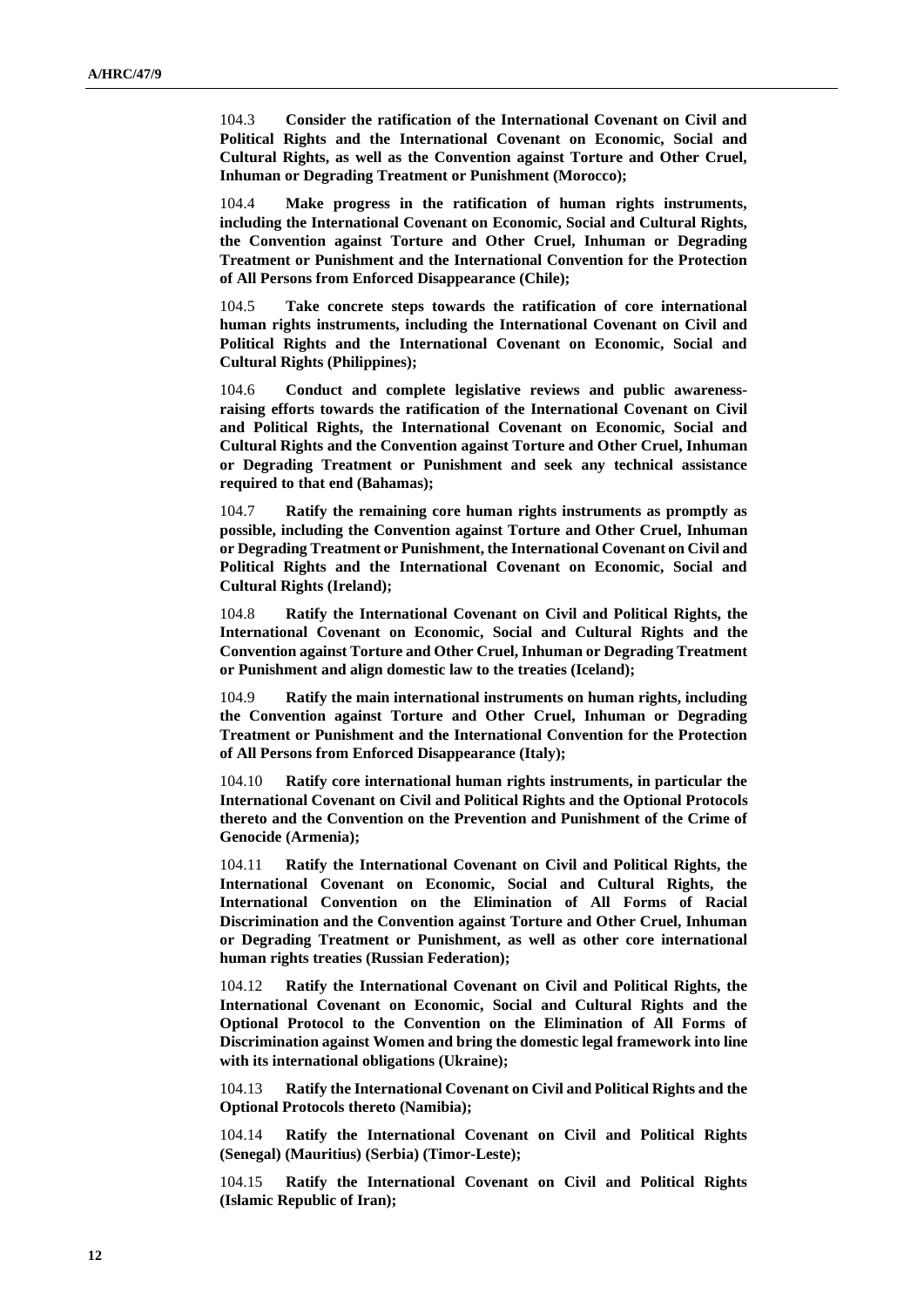104.16 **Sign and ratify the International Covenant on Economic, Social and Cultural Rights and the Optional Protocol thereto (Honduras);**

104.17 **Ratify the International Covenant on Economic, Social and Cultural Rights and the Optional Protocol thereto (Namibia);**

104.18 **Ratify the International Covenant on Economic, Social and Cultural Rights (Finland) (France) (Serbia) (Mauritius) (Timor-Leste);**

104.19 **Continue efforts to ratify the Convention against Torture and Other Cruel, Inhuman or Degrading Treatment or Punishment (Brazil);**

104.20 **Consider ratifying the Convention against Torture and Other Cruel, Inhuman or Degrading Treatment and Punishment (Indonesia);**

104.21 **Ratify the Convention against Torture and Other Cruel, Inhuman or Degrading Treatment and Punishment (Germany) (Japan) (Luxembourg) (Fiji) (Mauritius);**

104.22 **Ratify the Convention against Torture and Other Cruel, Inhuman or Degrading Treatment or Punishment and the Optional Protocol thereto, in line with Sustainable Development Goal 16 (Paraguay);**

104.23 **Ratify the Convention against Torture and Other Cruel, Inhuman and Degrading Treatment or Punishment and the Optional Protocol thereto (Denmark);**

104.24 **Ratify the Convention against Torture and Other Cruel, Inhuman or Degrading Treatment or Punishment and the Optional Protocol thereto (Costa Rica) (France);**

104.25 **Consider the possibility of ratifying the International Convention for the Protection of All Persons from Enforced Disappearance (Argentina);**

104.26 **Sign and ratify the International Convention for the Protection of All Persons from Enforced Disappearance (Honduras);**

104.27 **Ratify the International Convention for the Protection of All Persons from Enforced Disappearance (Germany) (Japan) (France);**

104.28 **Sign and ratify the International Convention on the Protection of the Rights of All Migrant Workers and Members of Their Families (Honduras);**

104.29 **Ratify the Optional Protocol to the Convention on the Elimination of All Forms of Discrimination against Women, in line with targets 1.4, 4.3 and 4.6 of the Sustainable Development Goals and Goal 5 (Paraguay);**

104.30 **Ratify the Regional Agreement on Access to Information, Public Participation and Justice in Environmental Matters in Latin America and the Caribbean (Escazú Agreement) (Costa Rica) (Uruguay);**

104.31 **Cooperate closely with the human rights special procedures by receiving the mandate holders on their visits (Ukraine);**

104.32 **Extend an invitation to the Special Rapporteur on the issue of human rights obligations relating to the enjoyment of a safe, clean, healthy and sustainable environment to visit the country before the fourth review cycle under the universal periodic review mechanism (Panama);**

104.33 **Continue its efforts for the full operation of a standing national mechanism for implementation of and reporting and follow-up on human rights recommendations, through technical assistance and cooperation, within the framework of Sustainable Development Goals 16 and 17 (Paraguay);**

104.34 **Take concrete steps to address outstanding reporting obligations under the Committee on the Elimination of Racial Discrimination, the Committee on the Elimination of All Forms of Discrimination against Women and the Committee of the Rights of the Child (Slovenia);**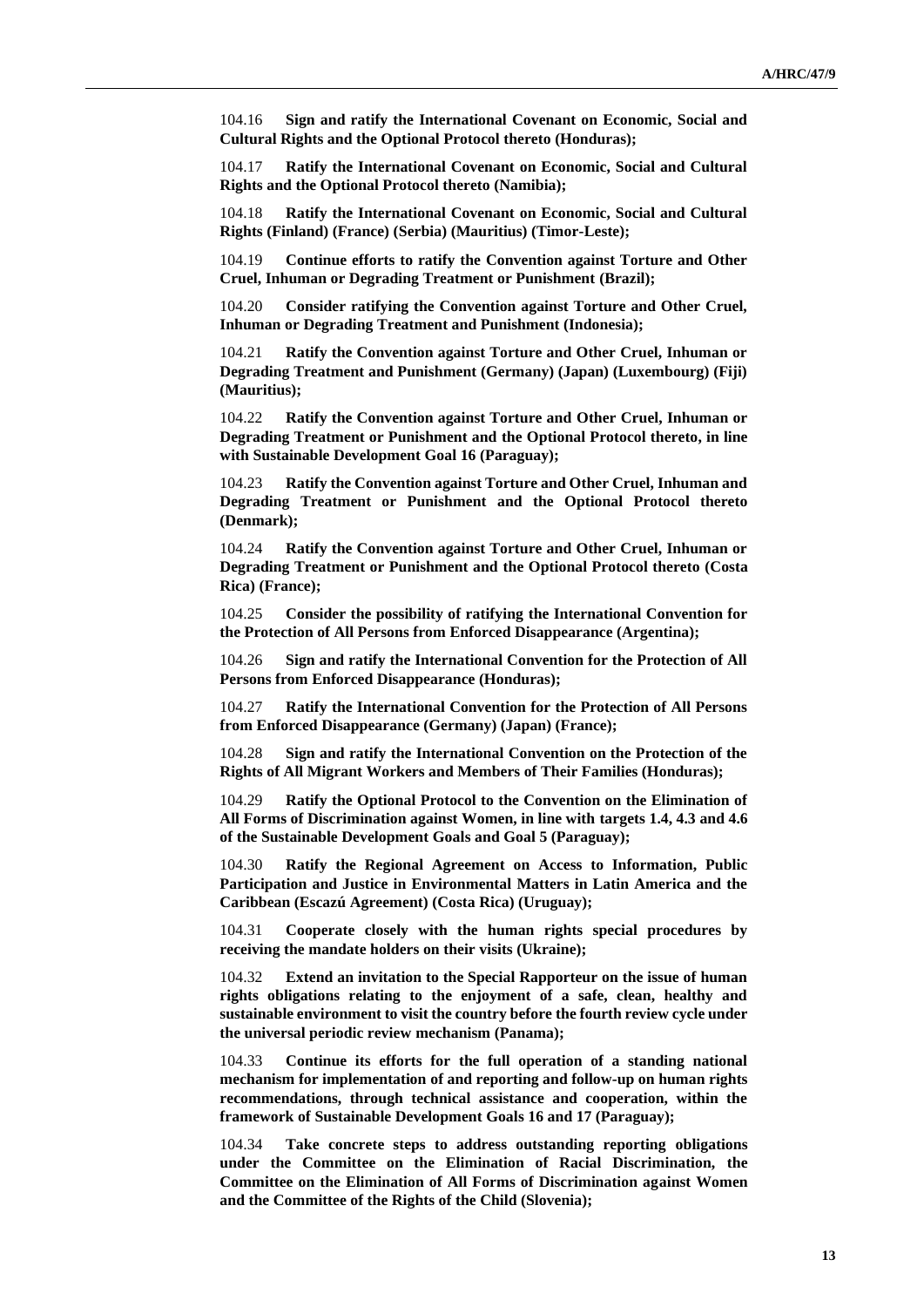104.35 **Continue collaboration with the United Nations system and international partners to address the constraints faced in the ratification of international instruments and in the domestic implementation of human rights treaties ratified by the country (Maldives);**

104.36 **Provide greater budgetary and financial resources to State institutions for the promotion and protection of human rights, so that they can carry out their mission and meet their objectives, in line with targets 1.4, 4.3 and 4.6 of the Sustainable Development Goals and Goal 5 (Paraguay);**

104.37 **Consider the creation of an independent national institution in accordance with the Paris Principles (Togo);**

104.38 **Consider establishing a national human rights institution in accordance with the Paris Principles (Peru);**

104.39 **Take the necessary measures to establish the national human rights institution in line with the Paris Principles (Kenya);**

104.40 **Establish a national human rights institution in compliance with the Paris Principles (Malaysia);**

104.41 **Establish an independent national human rights institution compliant with the Paris Principles (Finland);**

104.42 **Establish a national human rights institution in accordance with the Paris Principles (Luxembourg) (Senegal) (Mexico);**

104.43 **Request technical assistance from OHCHR to establish a national human rights institution in accordance with the Paris Principles (Panama);**

104.44 **Request technical assistance from OHCHR to establish a national human rights institution in compliance with the Paris Principles (Timor-Leste);**

104.45 **Continue its engagement with OHCHR and other international partners to secure technical assistance for the promotion of human rights (Jamaica);**

104.46 **Consider the implementation of human rights education and training initiatives (Philippines);**

104.47 **Give support, through economic and social policies, to the institution of the family and the preservation of family values (Haiti);**

104.48 **Provide targeted support to the institution of the family (Russian Federation);**

104.49 **Strengthen its domestic legislation to further advance the rights of women and enhance accessibility for persons with disabilities (Jamaica);**

104.50 **Implement the national action plan to recognize the needs of older and disabled persons (Kenya);**

104.51 **Adopt an open, merit-based process when selecting national candidates for United Nations treaty body elections (United Kingdom of Great Britain and Northern Ireland);**

104.52 **Enact comprehensive anti-discrimination legislation (Islamic Republic of Iran);**

104.53 **Continue with awareness-raising campaigns on non-discrimination based on sexual orientation and decriminalize consensual sexual same-sex relations between adults (Costa Rica);**

104.54 **Provide effective measures to detect, prevent and combat discrimination based on gender identity and sexual orientation (Luxembourg);**

104.55 **Pass comprehensive legislation to prohibit discrimination on the grounds of sexual orientation or gender identity and support public awareness-**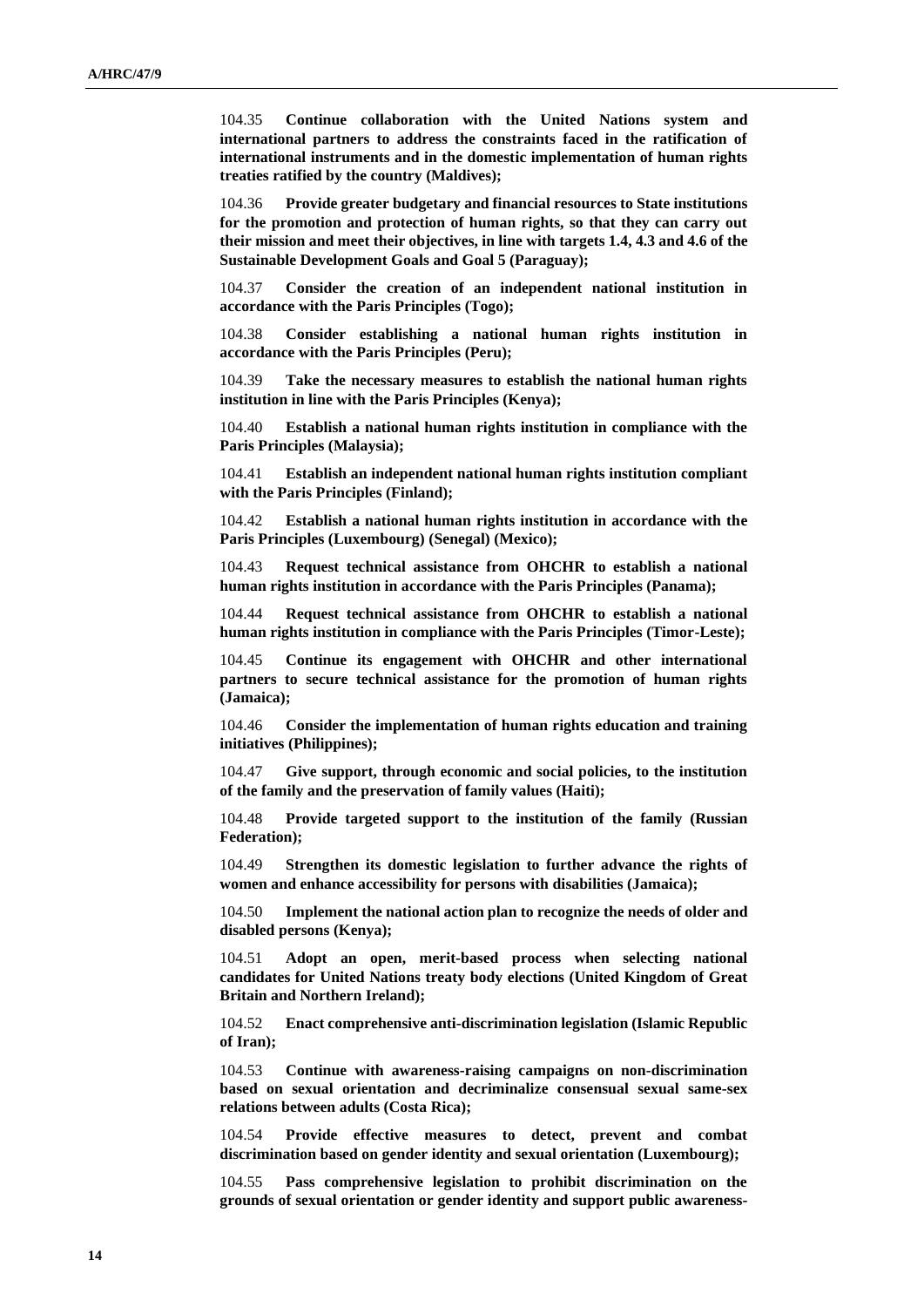**raising initiatives on non-discrimination and social inclusion of the lesbian, gay, bisexual, transgender and intersex communities (Ireland);**

104.56 **Consider adopting comprehensive anti-discrimination legislation prohibiting discrimination on the grounds of gender identity and sexual orientation (Argentina);**

104.57 **Introduce legal and practical measures to eliminate discrimination against lesbian, gay, bisexual, transgender and intersex persons, including by repealing the current legislation, passing appropriate anti-discrimination legislation and raising public awareness (Netherlands);**

104.58 **Enact comprehensive anti-discrimination legislation which will specifically prohibit discrimination on the grounds of sexual orientation and gender identity (United Kingdom of Great Britain and Northern Ireland);**

104.59 **Adopt legislative measures aimed at protecting lesbian, gay, bisexual, transgender and intersex persons from discrimination and, along those lines, above all, decriminalize consensual sexual relations between persons of the same sex (Spain);**

104.60 **Ensure the prompt decriminalization of same-sex adult consensual sex and implement the recommendations of the constitutional reform committee by passing specific legislation condemning discrimination on the basis of sexual orientation (Uruguay);**

104.61 **Decriminalize consensual same-sex conduct and take concrete legal and policy measures to eliminate discrimination against lesbian, gay, bisexual, transgender and intersex persons (Portugal);**

104.62 **Decriminalize consensual sexual relations between adults of the same sex and adopt the necessary measures to eliminate all forms of discrimination or violence against lesbian, gay, bisexual, transgender and intersex persons (Mexico);**

104.63 **Decriminalize consensual sexual relations between adults of the same sex and expand its anti-discrimination legislation to include a prohibition of discrimination on the basis of sexual orientation and gender identity (Iceland);**

104.64 **Decriminalize consensual adult same-sex relations by amending section 132 and repealing section 133 of the Criminal Code (Ireland);**

104.65 **Decriminalize same-sex conduct between consenting adults by repealing section 133 and amending section 132 of the Criminal Code (Denmark);**

104.66 **Decriminalize consensual same-sex sexual activity between adults by repealing sections 132 and 133 of the Criminal Code (United States of America);**

104.67 **Decriminalize consensual same-sex sexual relations (Canada);**

104.68 **Decriminalize same-sex consensual relationships and take measures to prevent discrimination against lesbian, gay, bisexual, transgender and intersex persons (Italy);**

104.69 **Decriminalize homosexuality and adopt legislation on crimes against lesbian, gay, bisexual, transgender and intersex persons (France);**

104.70 **Repeal all provisions of law criminalizing sexual activity between consenting adults and take legislative and other measures to protect victims of violence perpetrated based on their sexual orientation or gender identity (Australia);**

104.71 **Take all necessary measures to strengthen the promotion and protection of the human rights and dignity of older persons, in particular in the current situation of extreme vulnerability that they face in the context of the COVID-19 pandemic (Argentina);**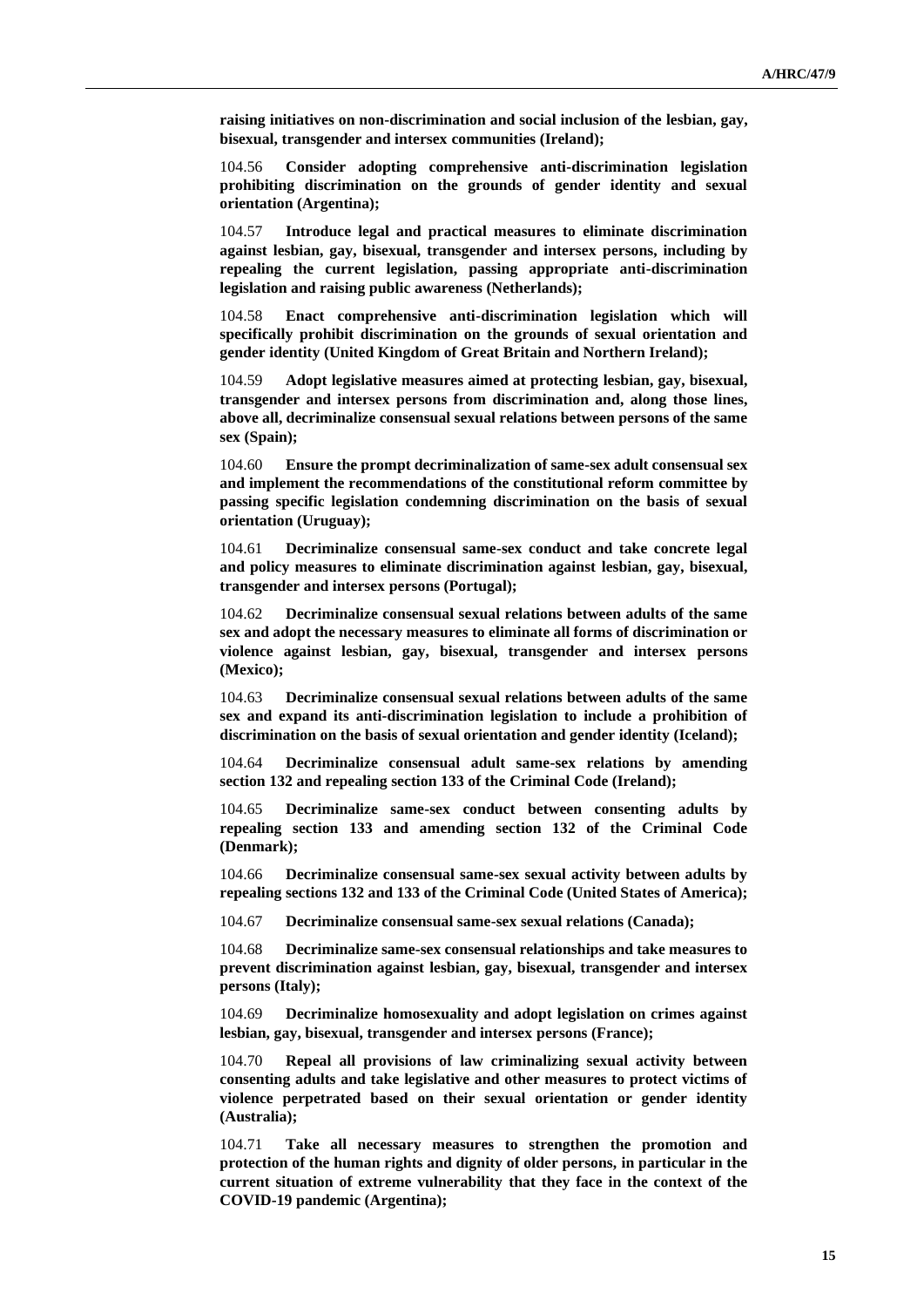104.72 **Revitalize measures for developing regional and national responses to the threats posed by climate change (Georgia);**

104.73 **Continue to take efforts to secure support and assistance from the international community in pursuing climate change adaptation and mitigation plans (India);**

104.74 **Continue to develop and implement successful climate change mitigation and adaptation policies and practices (Nepal);**

104.75 **Continue to promote and develop both regional and national responses to mitigate the impact of climate change (Barbados);**

104.76 **Ensure that women, children, persons with disabilities and indigenous and local communities are meaningfully engaged in the development and implementation of climate change adaptation and disaster risk reduction frameworks (Fiji);**

104.77 **Consider imposing a moratorium on executions and take positive steps to abolish the death penalty (Fiji);**

104.78 **Immediately introduce an official moratorium on the death penalty (Germany);**

104.79 **Declare formally a moratorium on or the abolition of the death penalty, in line with Sustainable Development Goal 16 (Paraguay);**

104.80 **Establish an immediate moratorium on the death penalty (France);**

104.81 **Consider the abolition of the death penalty and replacing it with a penalty that is just, proportionate and in accordance with international human rights standards (Togo);**

104.82 **Consider eliminating the death penalty as an applicable criminal sanction in national legislation, commuting such sentences for other alternative penalties (Chile);**

104.83 **Advance efforts to abolish the death penalty, including through awareness-raising campaigns on human rights and alternatives to the death penalty (Mexico);**

104.84 **Abolish the death penalty and, if not, begin with declaring a moratorium with a view to its abolition (Costa Rica);**

104.85 **Abolish or establish a moratorium on the death penalty (Ukraine);**

104.86 **Establish a formal moratorium on executions, with a view to abolishing the death penalty, and consider ratifying the Second Optional Protocol to the International Covenant on Civil and Political Rights, aiming at the abolition of the death penalty (Italy);**

104.87 **Ratify the Second Optional Protocol to the International Covenant on Civil and Political Rights, aiming at the abolition of the death penalty, and immediately introduce an official moratorium on the death penalty (Germany);**

104.88 **Fully abolish the death penalty and ratify the Second Optional Protocol to the International Covenant on Civil and Political Rights, aiming at the abolition of the death penalty (Iceland);**

104.89 **Abolish the death penalty and ratify the Second Optional Protocol to the International Covenant on Civil and Political Rights, aiming at the abolition of the death penalty (Portugal);**

104.90 **Abolish the death penalty and ratify the Second Optional Protocol to the International Covenant on Civil and Political Rights, aiming at the abolition of the death penalty (Australia);**

104.91 **While noting the de facto moratorium on executions, abolish the death penalty and ratify the Second Optional Protocol to the International Covenant**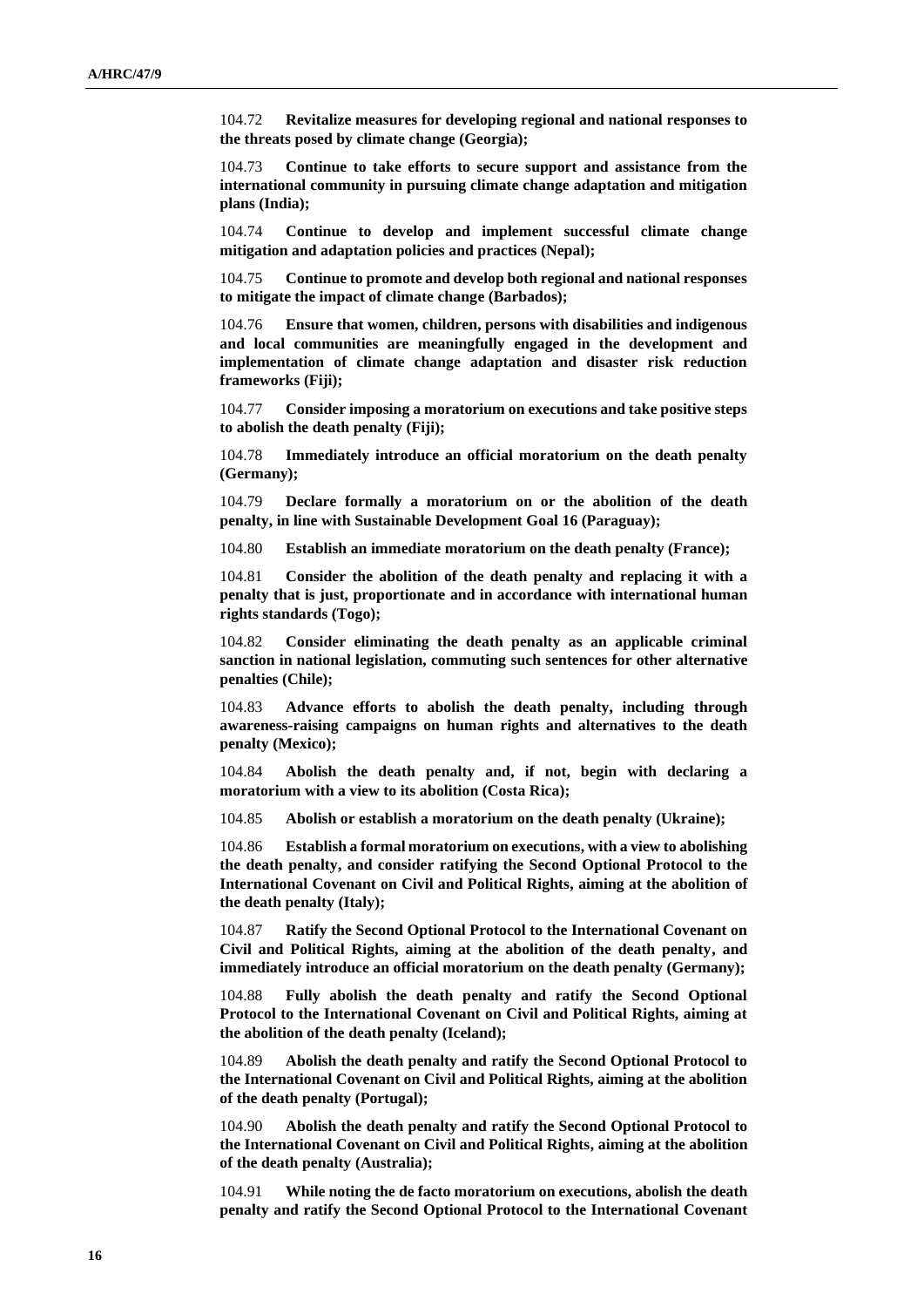**on Civil and Political Rights, aiming at the abolition of the death penalty (Finland);**

104.92 **Ratify the Second Optional Protocol to the International Covenant on Civil and Political Rights, aiming at the abolition of the death penalty, given that the death penalty continues to be in force in the country's Constitution (Spain);**

104.93 **Adapt the Constitution to abolish the death penalty and replace it with a sentence that is fair, proportionate and in accordance with international human rights standards (Luxembourg);**

104.94 **Consider the establishment of a legal moratorium on the death penalty, with a view to its definitive abolition, as previously recommended (Uruguay);**

104.95 **Consider the establishment and implementation of training programmes that include the appropriate use of force by the security forces in the country (Ghana);**

104.96 **Rapidly establish independent investigations into extrajudicial police shootings to ensure that the rule of law prevails and to bring perpetrators to justice (Canada);**

104.97 **Make every effort to effectively combat police impunity, in particular to put an end to extrajudicial executions (France);**

104.98 **Consider efforts to improve its judicial services by ensuring adequate protection for witnesses (Ghana);**

104.99 **Take measures to reduce the length of remand and detention without trial (Canada);**

104.100 **Implement additional measures to improve its criminal justice procedures (Jamaica);**

104.101 **Take measures to strengthen the judiciary to ensure its independence, as well as to ensure access to justice and to fight against impunity (Costa Rica);**

104.102 **Continue efforts to improve detention conditions (Senegal);**

104.103 **Enact reforms to prevent the physical abuse of suspects and prisoners and hold police and prison officials responsible for any abuses, take measures to shorten the length of pretrial detention and ensure that criminal defendants receive a trial without undue delay (United States of America);**

104.104 **Increase the pace of legal reform and improve the efficiency of the judicial system, by promoting legal literacy, combating low prosecution rates, increasing services to process evidence, especially for sex offenses, and increasing social protections and rehabilitation and psychoemotional support services (Australia);**

104.105 **Take sufficient measures to combat corruption (Islamic Republic of Iran);**

104.106 **Enhance the access to information law by enacting the freedom of information bill (Kenya);**

104.107 **Take specific and additional measures to combat human trafficking (Islamic Republic of Iran);**

104.108 **Strengthen the implementation of its national action plan against human trafficking, commensurate with its efforts to legislate more robust penalties for traffickers (Philippines);**

104.109 **Continue implementing prevention measures and measures to confront trafficking in persons, focusing on protection, specialized assistance and social and community reintegration of victims of that crime (Cuba);**

104.110 **Increase efforts to eliminate human trafficking, including by improving the effectiveness of victim identification and support and improving**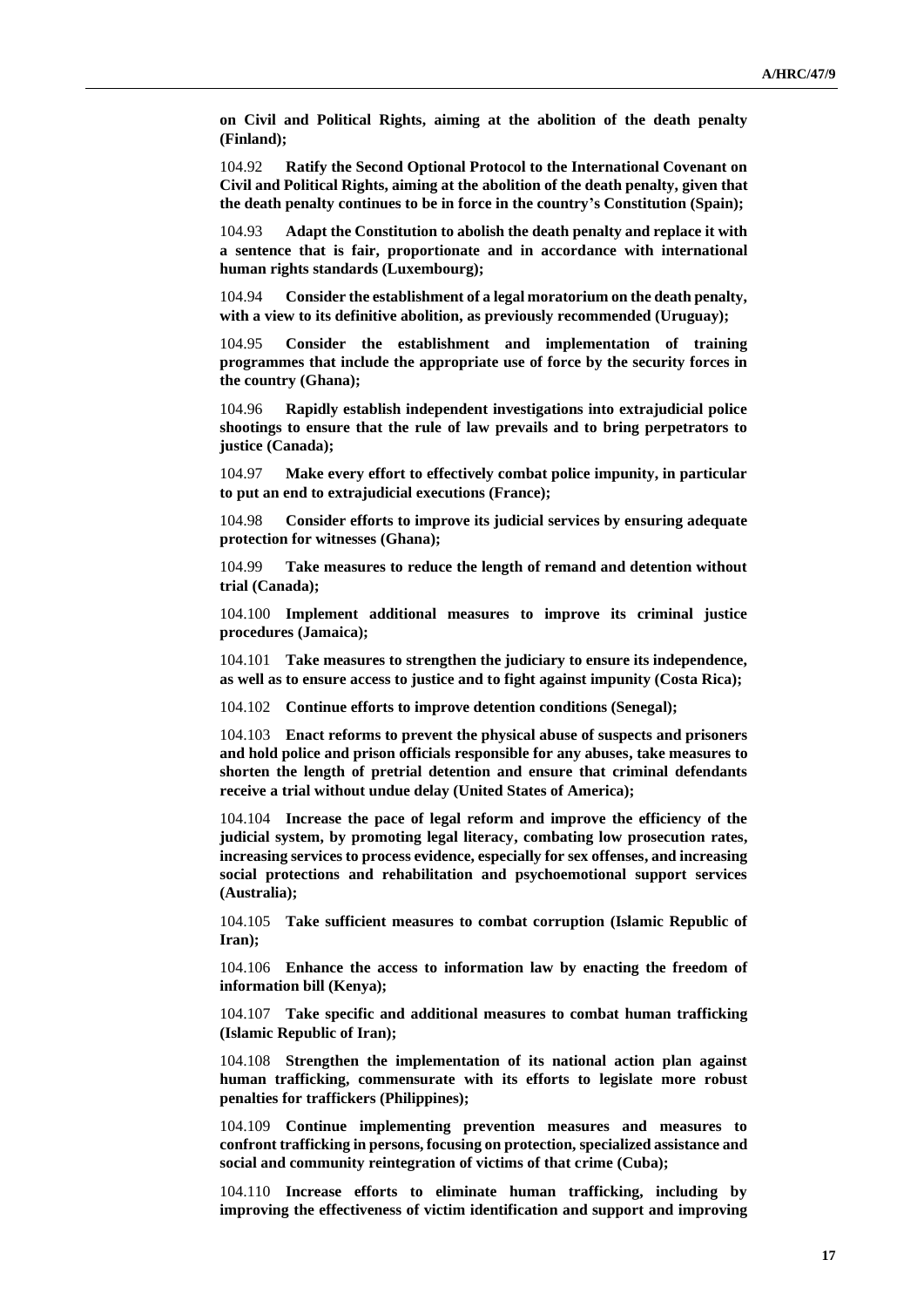**efforts to investigate, prosecute and sentence traffickers (United Kingdom of Great Britain and Northern Ireland);**

104.111 **Strengthen social policies in health, education and food in favour of its people, with special emphasis on the most excluded sectors of society (Bolivarian Republic of Venezuela);**

104.112 **Make progress on economic and social recovery through a human rights-based approach to addressing the effects of the pandemic, taking into account the special needs of vulnerable groups in society (Chile);**

104.113 **Maintain its commitment to social protection initiatives, in particular as it seeks to address the impact of the COVID-19 pandemic (Barbados);**

104.114 **Continue in its efforts to provide protection for older persons and persons with disabilities, including by improving access to health care (Guyana);**

104.115 **Ensure free and timely access to appropriate health care for all, including lesbian, gay, bisexual, transgender and intersex persons, including children and adolescents where the young person has sufficient maturity to provide informed consent (Iceland);**

104.116 **Continue improving maternal and child health (Montenegro);**

104.117 **Recognize the role of health and essential workers in defending human rights during the COVID-19 pandemic and provide a safe and enabling environment where they can conduct their work free from threats and intimidation (Indonesia);**

104.118 **Take further efforts to ensure all health and essential workers are able to protect themselves during the COVID-19 pandemic (Indonesia);**

104.119 **Guarantee all people access to sexual and reproductive health education and services and adopt a national strategy to prevent teenage pregnancy (Mexico);**

104.120 **Adopt effective comprehensive sexuality education programmes for young people, in line with United Nations technical guidelines on comprehensive sexuality education, to raise awareness about sexual and reproductive health and rights (Netherlands);**

104.121 **Adopt the national sexual and reproductive health policy and draft a national action plan in line with the CARICOM integrated strategic framework to reduce adolescent pregnancy in the Caribbean (Panama);**

104.122 **Revise the health and family life education programme to include education on healthy and respectful family life and interpersonal relationships, personal and shared values, cultural and social norms, human rights, gender equality, non-discrimination, violence and gender-based violence, consent and bodily integrity, sexual abuse and harmful practices, in line with United Nations technical guidelines on education (Iceland);**

104.123 **Endorse a national sexual and reproductive health policy and ensure its swift and effective implementation with adequate resources (Malaysia);**

104.124 **Continue to progress on the adoption process for a national sexual and reproductive health policy (Peru);**

104.125 **Revise the health and family life education programme, especially to include components on healthy and respectful relationships, human rights, gender equality, non-discrimination, violence and gender-based violence, in line with United Nations technical guidelines, and train competent facilitators or service providers to deliver the programme (Australia);**

104.126 **Revise the health and family life education programme to include comprehensive sexuality education in line with United Nations international technical guidelines on sexuality education (Denmark);**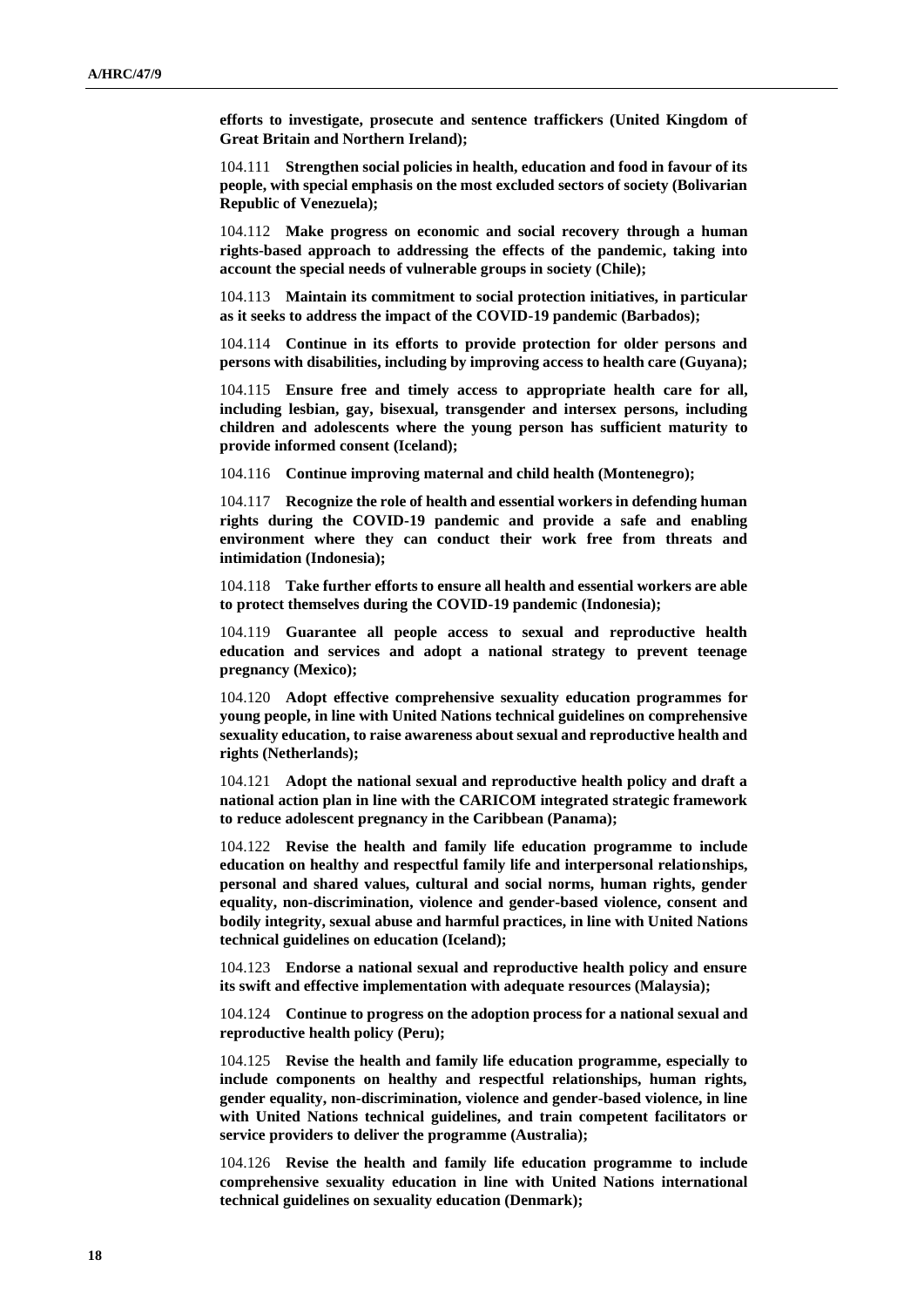104.127 **Strengthen the health and family life education curriculum to comply with the revised international technical guidance on sexuality education, guarantee its implementation through the national school system and provide ongoing professional development for teachers to ensure that they are equipped to teach it (Fiji);**

104.128 **Take steps to reduce the rate of teen pregnancy, including by removing barriers to safe and confidential access to family planning services and information for those adolescents that have reached the legal age of consent (Bahamas);**

104.129 **Continue to strengthen efforts to improve access to health care for all, including access to sexual and reproductive health-care services and information (Fiji);**

104.130 **Guarantee sexual reproductive health and rights by authorizing unconditional abortion and combating gender-based violence more effectively (France);**

104.131 **Continue providing quality education for all (Montenegro);**

104.132 **Take appropriate measures to reduce the inequalities that exist in the education system, in order to address the challenges faced by children with special needs and disabilities (Maldives);**

104.133 **Develop a national policy aimed at retaining and reintegrating pregnant students in the formal school system (Togo);**

104.134 **Continue in its efforts to develop an official policy for pregnant learner retention and their re-entry into the formal education system (Guyana);**

104.135 **Prioritize the completion of the draft school feeding policy, 2020**–**2030 (Bahamas);**

104.136 **Continue efforts aimed at the elimination of gender-based discrimination, including in the education sector (Georgia);**

104.137 **Take further efforts, including through international cooperation in capacity-building, for gender-mainstreaming in domestic law and public policy, in line with the provisions of the Convention on the Elimination of All Forms of Discrimination against Women (Indonesia);**

104.138 **Strengthen legislation to protect women and girls from violence, including by criminalizing marital rape and establishing specialized police units to investigate crimes of violence against women (Brazil);**

104.139 **Adopt coordinated and adequately funded awareness-raising activities and programmes, targeting men and boys, aimed at changing attitudes and promoting positive masculine norms, with a view to combating violent behaviour, including through the use of social media and by funding the Division of Gender Relations (Haiti);**

104.140 **Take effective measures to increase awareness of and combat against domestic violence (Islamic Republic of Iran);**

104.141 **Take additional steps to eradicate domestic violence and provide protection guarantees for women and children (Canada);**

104.142 **Continue to implement measures to address domestic violence and gender-based violence (Kenya);**

104.143 **Take necessary measures to prevent, punish and eradicate all forms of violence against women (Nepal);**

104.144 **Step up efforts to eliminate domestic violence and violence against women and girls (Peru);**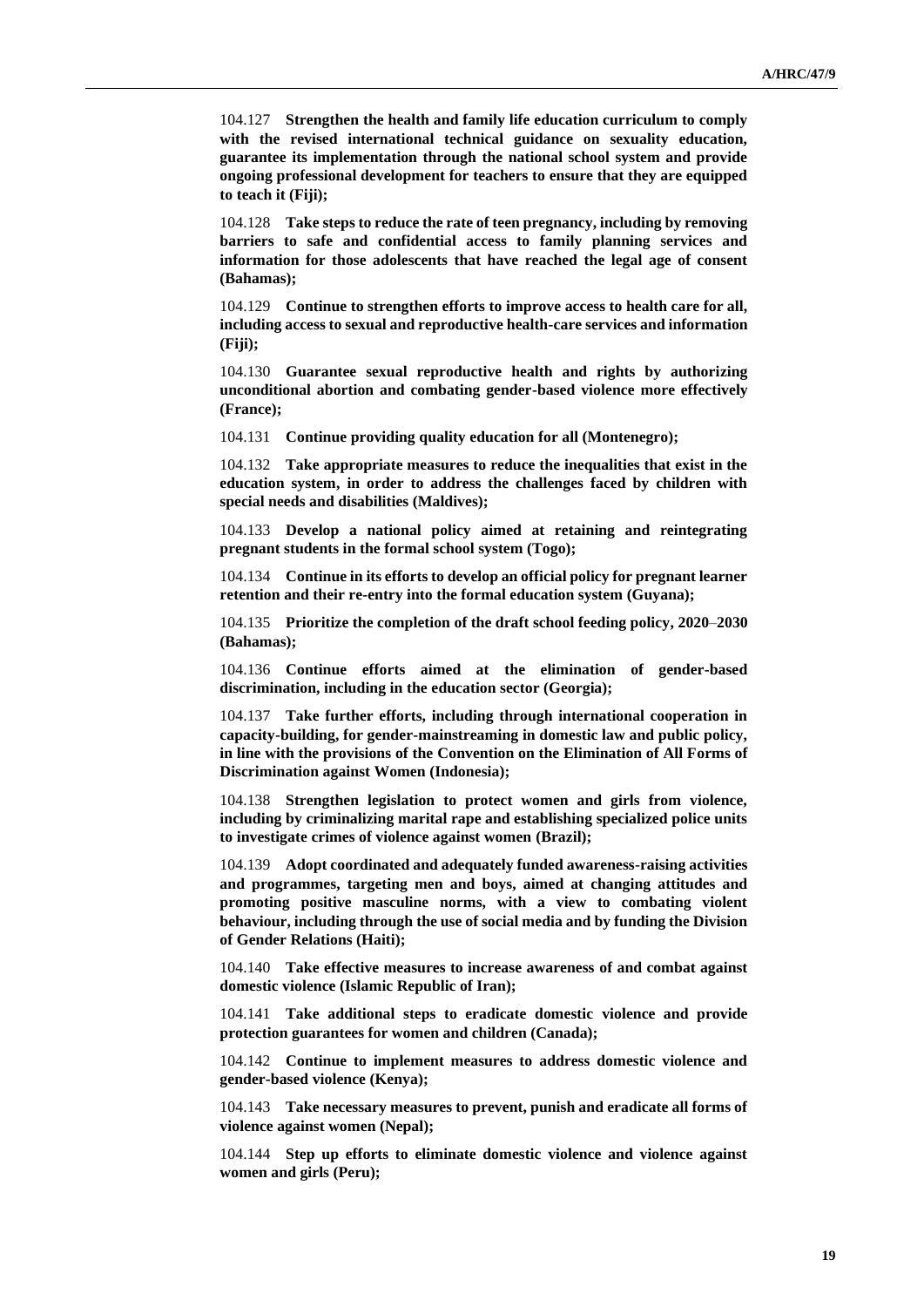104.145 **Intensify efforts to more effectively implement national legislation in the field of preventing and combating violence against women (Russian Federation);**

104.146 **Take further measures to prevent and combat gender-based violence, including domestic violence, in particular by giving full application to the law and ensuring that all involved stakeholders are adequately trained (Italy);**

104.147 **Adopt legislation aimed at combating gender-based violence, including marital rape (Spain);**

104.148 **Include in its legislative framework relating to domestic and sexual violence provisions on marital rape and a precise definition of violence against women (Luxembourg);**

104.149 **Strengthen and update national legislation to eliminate all forms of violence against women, focusing on domestic violence and sexual harassment in the workplace, in particular in the complaint procedures for and the prosecution of those crimes (Chile);**

104.150 **Increase the number of prosecutions of cases of gender-based violence, as well as the legal and psychological assistance provided to victims (Marshall Islands);**

104.151 **Strengthen the efforts to combat all forms of violence against women, in particular domestic violence, and provide adequate training for evidence collection (Portugal);**

104.152 **Take all the legal, administrative and institutional measures to eliminate domestic violence, in particular against women and girls, and to bring perpetrators to justice (Ukraine);**

104.153 **Adopt the necessary measures to prosecute and adjudicate cases of domestic violence and sexual violence, providing victims with assistance and access to justice (Bolivarian Republic of Venezuela);**

104.154 **Create institutions and regulatory frameworks where women and girls can report gender-based violence without inhibition or fear of reprisal (Mauritius);**

104.155 **Further advance the implementation of the recommendations accepted in the context of the second universal periodic review cycle on addressing violence against women and domestic violence (Barbados);**

104.156 **Continue in its efforts to address child sexual abuse, domestic violence and gender-based violence (Guyana);**

104.157 **Develop and implement legislation that prohibits child marriage (Marshall Islands);**

104.158 **Set the minimum age of consent to marry at 18 years of age in order to move towards the eradication of child marriage (Mexico);**

104.159 **Ban corporal punishment against children and implement strategies to reduce school dropout rates (Bolivarian Republic of Venezuela);**

104.160 **Employ further steps to combat child abuse and child labour (Armenia);**

104.161 **Promote appropriate actions and policies to combat child labour and to eliminate gender stereotypes in the workplace (Bolivarian Republic of Venezuela);**

104.162 **Increase efforts to fully eliminate child labour, especially the worst forms of child labour (Marshall Islands);**

104.163 **Consider taking policy-oriented measures to implement the Convention on the Rights of Persons with Disabilities (India);**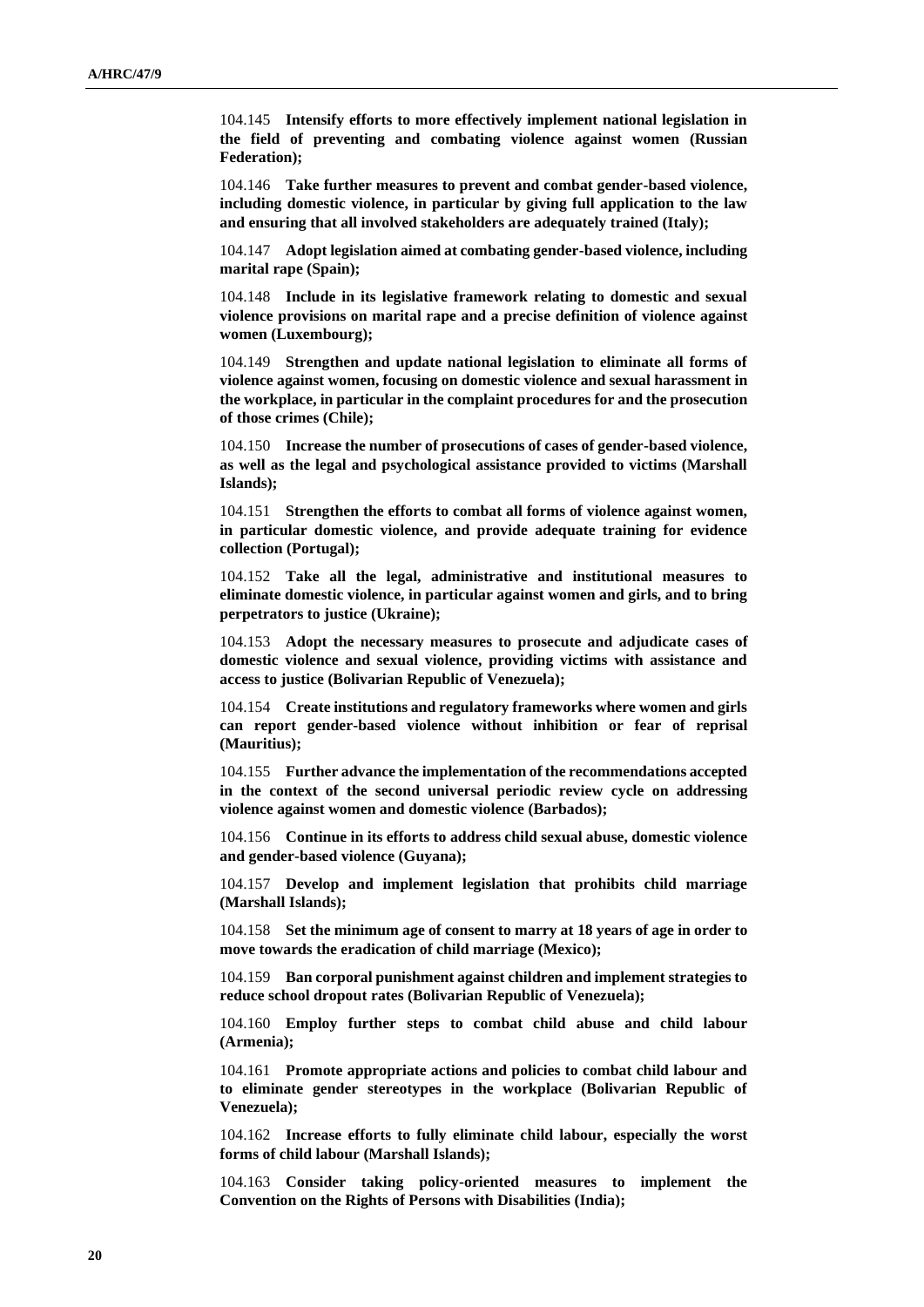104.164 **Continue efforts to develop programmes and policies at the national level for the inclusion and the guarantee of all the rights of persons with disabilities (Cuba);**

104.165 **Adopt national asylum legislation and procedures, including a refugee status determination procedure, in order to ensure respect for the principle of non-refoulement (United States of America).**

105. **All conclusions and/or recommendations contained in the present report reflect the position of the submitting State(s) and/or the State under review. They should not be construed as endorsed by the Working Group as a whole.**